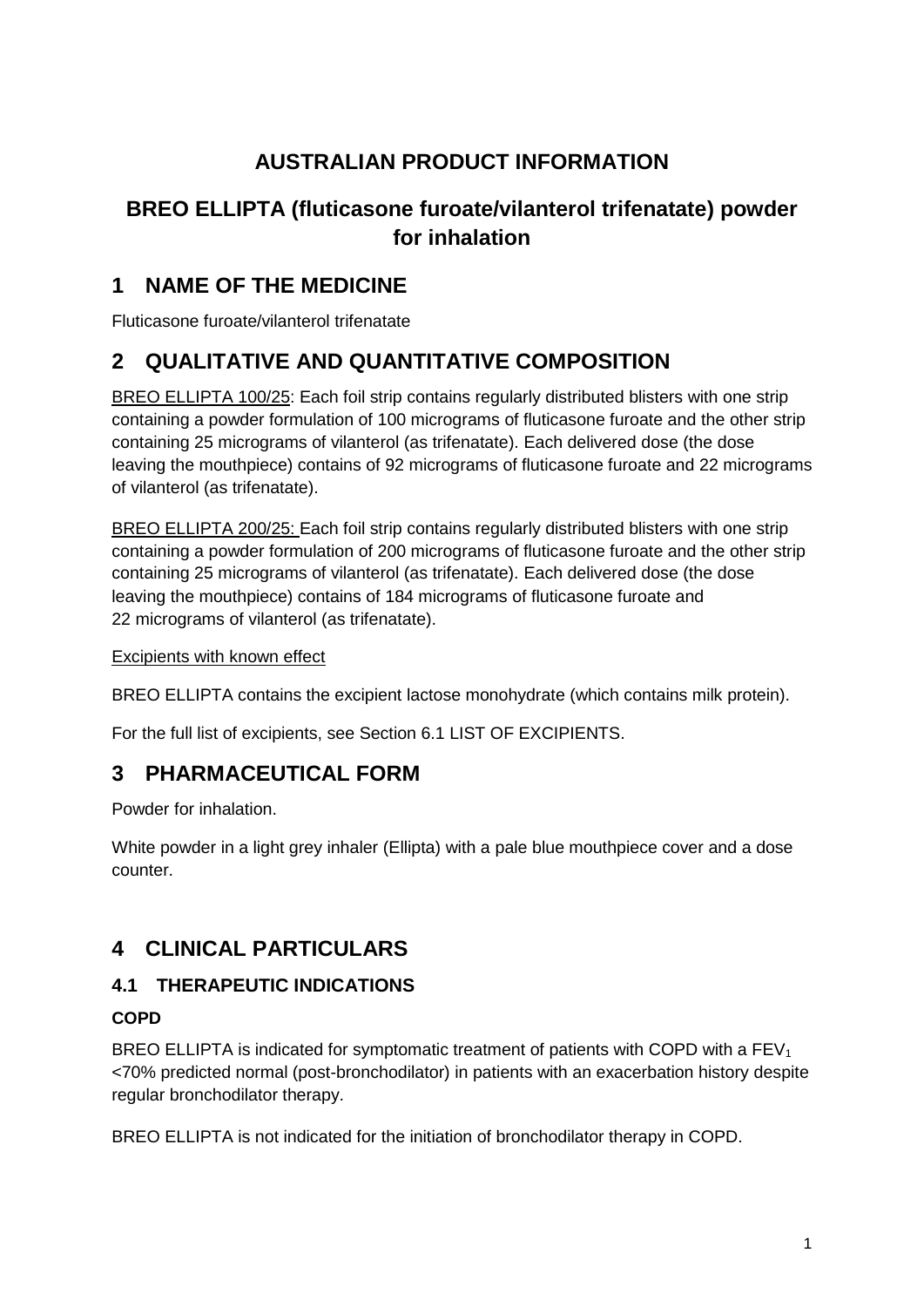## **Asthma**

BREO ELLIPTA is indicated in the regular treatment of moderate to severe asthma in patients who require a medium to high dose inhaled corticosteroid combined with a longacting beta<sub>2</sub>-agonist.

Vilanterol, an active ingredient in BREO ELLIPTA, is a long-acting beta<sub>2</sub>-agonist (LABA). A class effect of all LABAs can be an increased risk of asthma death (see Section 4.4 SPECIAL WARNINGS AND PRECAUTIONS FOR USE).

## **4.2 DOSE AND METHOD OF ADMINISTRATION**

## **Dose**

## Asthma

Patients should be made aware that BREO ELLIPTA must be used regularly, even when asymptomatic.

If symptoms arise in the period between doses, an inhaled, short-acting beta $_2$ -agonist should be taken for immediate relief.

Patients should be regularly reassessed by a healthcare professional so that the strength of BREO ELLIPTA they are receiving remains optimal and is only changed on medical advice. To minimise adverse reactions, inhaled corticosteroids should be used at the lowest dose that maintains symptom control.

*Adults and adolescents aged 12 years and over*

The recommended dose of BREO ELLIPTA is:

One inhalation of BREO ELLIPTA 100/25 micrograms once daily

or

One inhalation of BREO ELLIPTA 200/25 micrograms once daily

A starting dose of BREO ELLIPTA 100/25 micrograms should be considered for patients who require a mid-dose of inhaled corticosteroid in combination with a long acting beta<sub>2</sub>agonist.

BREO ELLIPTA 200/25 micrograms should be considered for patients who require a higher dose of inhaled corticosteroid in combination with a long acting beta<sub>2</sub>-agonist.

If patients are inadequately controlled on BREO ELLIPTA 100/25 micrograms, consider increasing the dose to 200/25 micrograms, which may provide additional improvement in asthma control.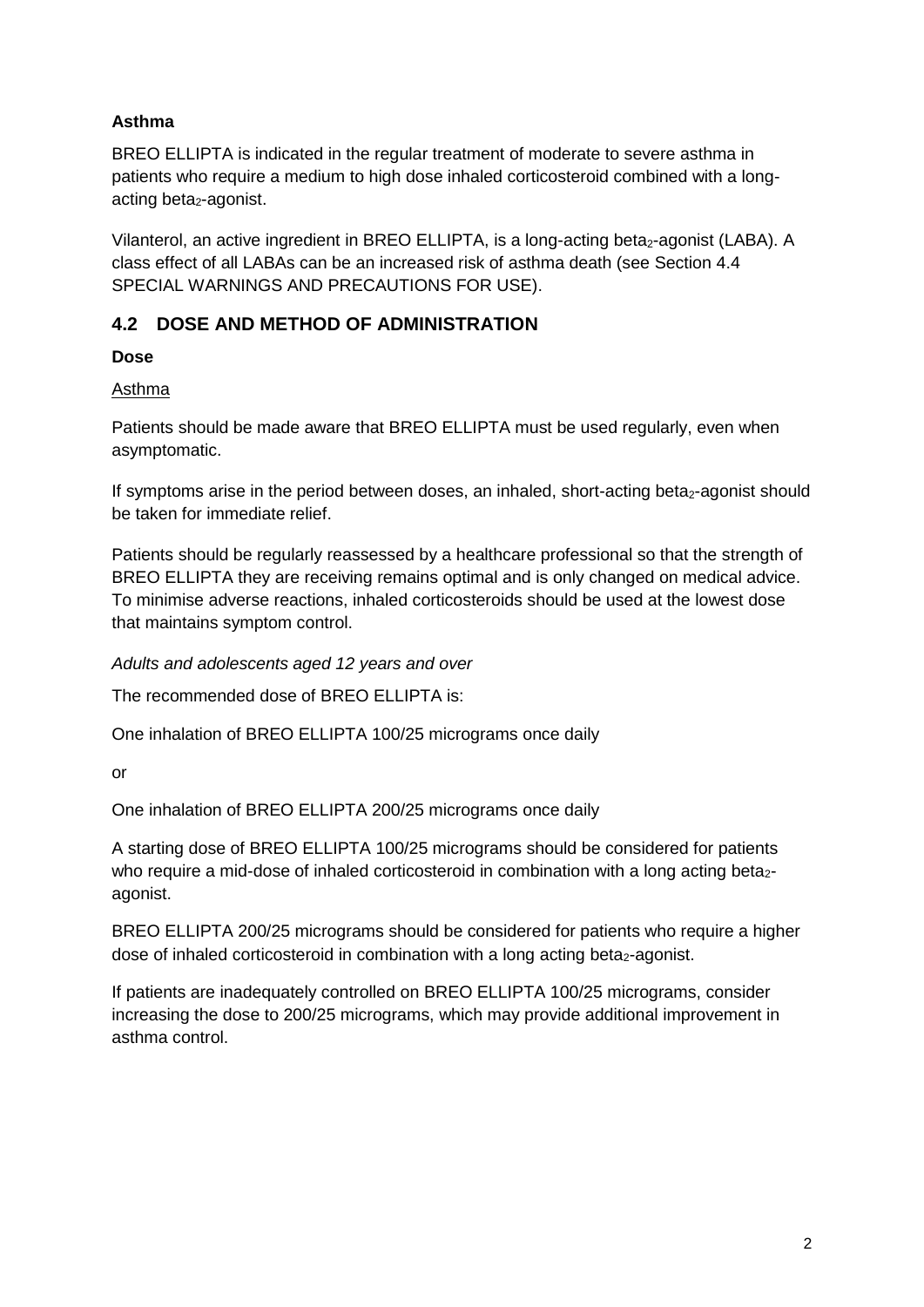### **Table 1. Recommended Doses of BREO ELLIPTA for asthma patients on existing therapies**

| <b>Existing therapy</b>                                                                                                                                                                             | <b>Recommended Dose</b>                                |
|-----------------------------------------------------------------------------------------------------------------------------------------------------------------------------------------------------|--------------------------------------------------------|
| For patients uncontrolled on FP 100 micrograms to FP<br>250 micrograms twice daily or equivalent (200-400 micrograms<br>twice daily of budesonide)                                                  |                                                        |
| For patients uncontrolled on low doses of ICS/LABA<br>combinations (FP/salmeterol 100/50 micrograms twice daily or<br>Budesonide/eformoterol 200/6 micrograms one or two<br>actuations twice daily) | <b>BREO ELLIPTA</b><br>100/25 micrograms<br>once daily |
| For patients controlled on mid doses of ICS/LABA<br>(FP/salmeterol 250/50 micrograms twice daily or<br>budesonide/eformoterol 200/6 micrograms two actuations twice<br>daily)                       |                                                        |
| For patients uncontrolled on FP 500 micrograms twice daily or<br>equivalent (600-800 micrograms twice daily of budesonide)                                                                          |                                                        |
| For patients uncontrolled on mid doses of ICS/LABA<br>combinations (FP/salmeterol 250/50 micrograms twice daily or<br>budesonide/eformoterol 200/6 micrograms two actuations twice<br>daily)        | <b>BREO ELLIPTA</b><br>200/25 micrograms<br>once daily |
| For patients controlled on high dose ICS/LABA combinations<br>(FP/salmeterol 500/50 micrograms twice daily or<br>budesonide/eformoterol 400/12 micrograms two actuations<br>twice daily)            |                                                        |

Prescribers should be aware that 100 micrograms of fluticasone furoate is a medium dose of inhaled corticosteroid and 200 micrograms of fluticasone furoate is a high dose of inhaled corticosteroid. In patients with asthma, 100 micrograms of fluticasone furoate taken once daily produces similar effects to fluticasone propionate 250 micrograms taken twice daily and 200 micrograms of fluticasone furoate taken once daily produces similar effects to fluticasone propionate 500 micrograms taken twice daily.

To minimise adverse reactions, inhaled corticosteroids should be used at the lowest dose that maintains symptom control. Patients should be assessed at regular intervals. In patients whose asthma is well controlled and stable the BREO ELLIPTA dose may carefully be downtitrated to the lowest strength of BREO ELLIPTA.

The next step should consider the cessation of BREO ELLIPTA and transfer to an appropriate inhaled corticosteroid containing regimen. When deemed clinically appropriate the inhaled corticosteroid dose should be further adjusted to the lowest dose at which effective control of asthma is maintained.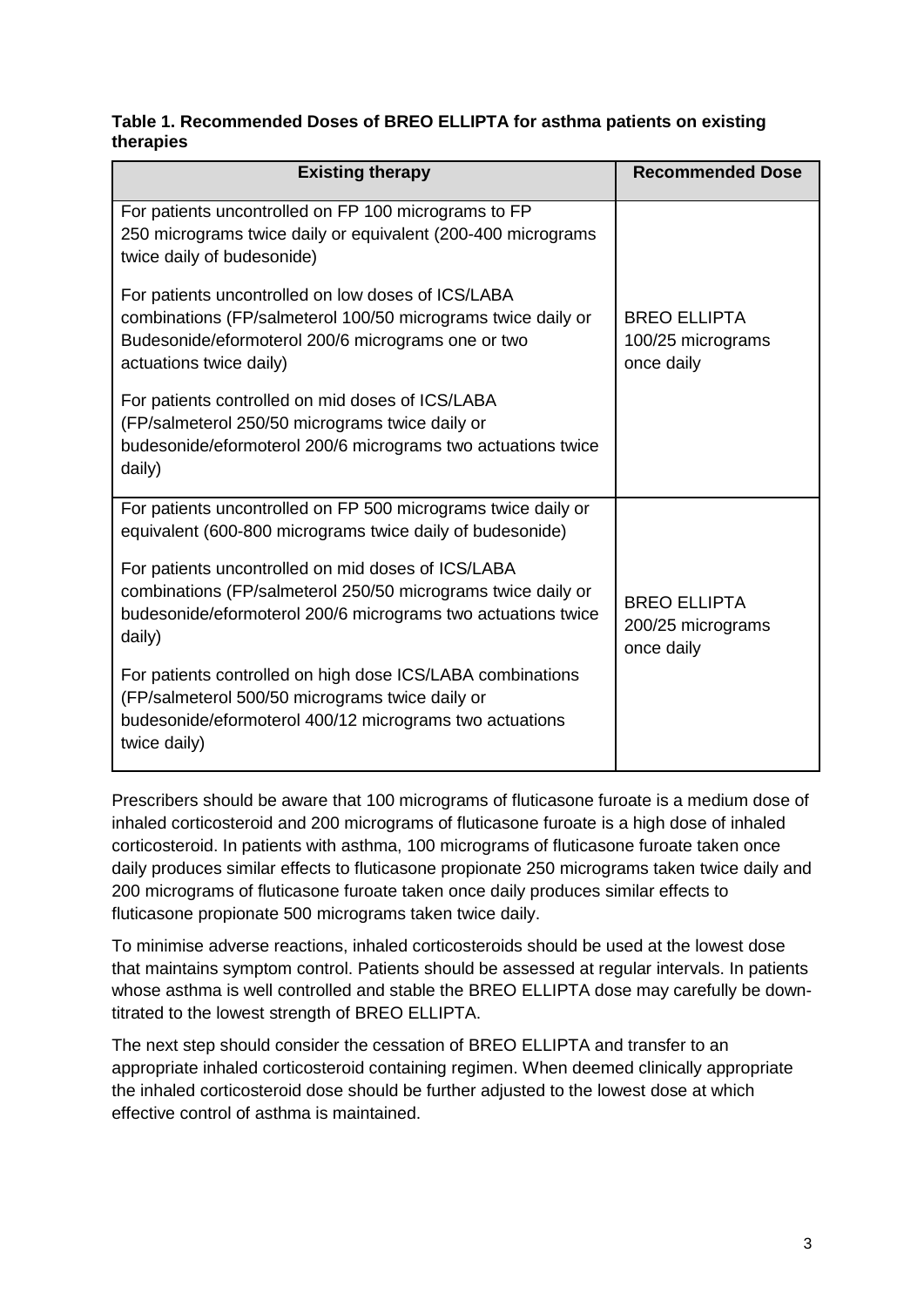#### *Additional recommendations for adolescents aged 12 years and older*

Down-titration to the lowest inhaled corticosteroid dose is especially important in adolescents who may be more susceptible to systemic corticosteroid effects (see Section 4.4 SPECIAL WARNINGS AND PRECAUTIONS FOR USE). When down-titrating to another product, consideration should be given to maintaining a once-daily regimen to facilitate compliance.

### *Children aged less than 12 years*

BREO ELLIPTA should not be used in children younger than 12 years of age.

## COPD

*Adults*

The recommended dose of BREO ELLIPTA is:

One inhalation of BREO ELLIPTA 100/25 micrograms once daily.

BREO ELLIPTA 200/25 micrograms is not indicated for patients with COPD. There is a potential increased risk of pneumonia and corticosteroid-related adverse reactions with the 200/25 microgram dose (see Section 4.4 SPECIAL WARNINGS AND PRECAUTIONS FOR USE and Section 4.8 ADVERSE EFFECTS (UNDESIRABLE EFFECTS)).

### Asthma and COPD

### *Elderly*

Due to limited data in patients with asthma aged 75 years and older, BREO ELLIPTA 200/25 is not recommended.

## *Renal impairment*

No dose adjustment is required for patients with renal impairment (see Section 5.2 PHARMACOKINETIC PROPERTIES, Special Patient Populations).

#### *Hepatic Impairment*

A clinical pharmacology study in subjects with mild, moderate and severe hepatic impairment showed up to 3-fold increase in systemic exposure to fluticasone furoate (AUC) (see Section 5.2 PHARMACOKINETIC PROPERTIES, Special Patient Populations).

Caution should be exercised when dosing patients with hepatic impairment who may be more at risk of systemic adverse reactions associated with corticosteroids.

For patients with moderate or severe hepatic impairment the maximum dose is 100/25 micrograms (see Section 5.2 PHARMACOKINETIC PROPERTIES).

#### **Method of administration**

BREO ELLIPTA is for inhalation only.

BREO ELLIPTA should be administered once daily either morning or evening but at the same time every day.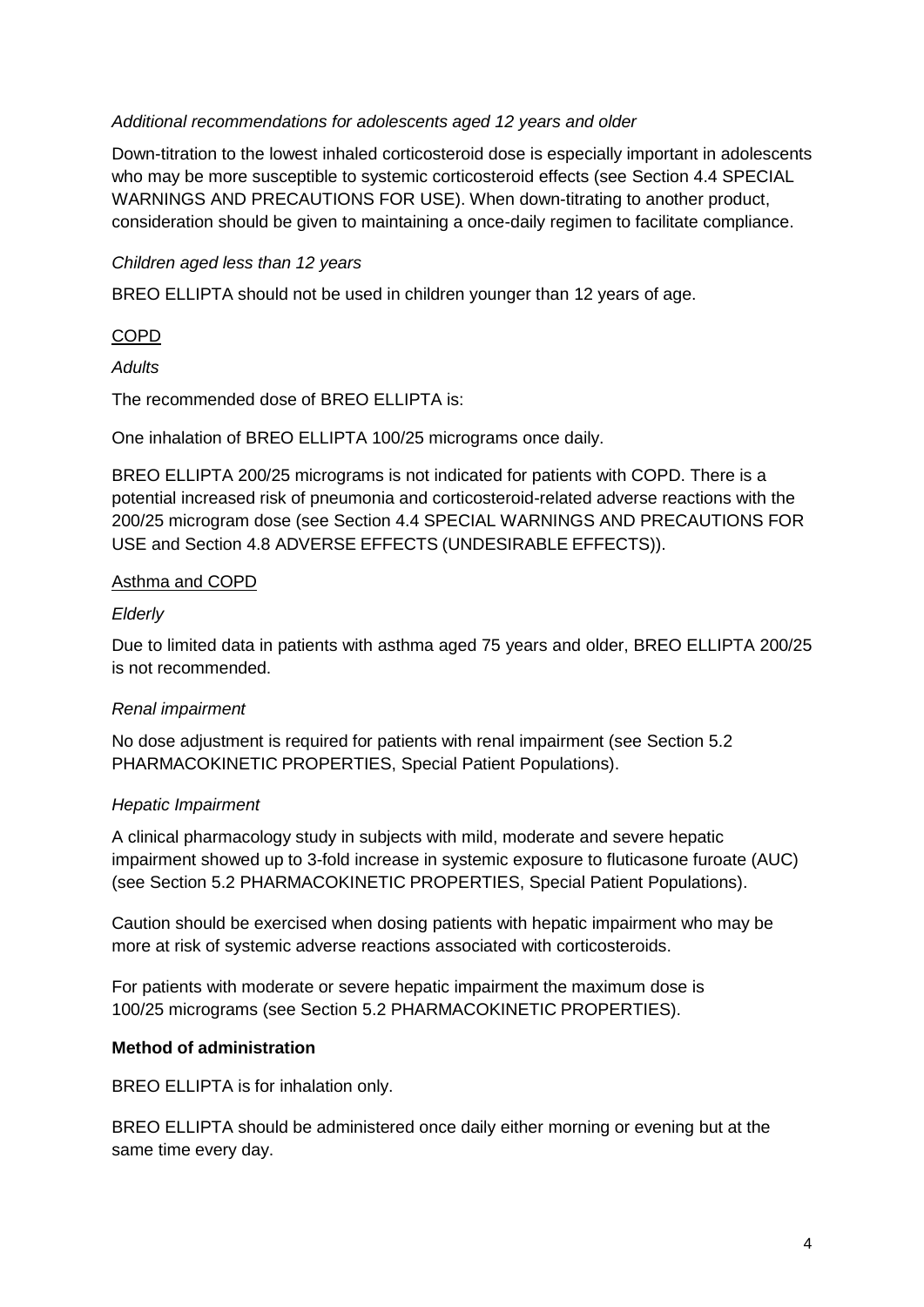After inhalation, the patient should rinse their mouth with water without swallowing.

## **4.3 CONTRAINDICATIONS**

BREO ELLIPTA is contraindicated in patients with severe milk-protein allergy or who have demonstrated hypersensitivity to either fluticasone furoate, vilanterol or any of the excipients.

## **4.4 SPECIAL WARNINGS AND PRECAUTIONS FOR USE**

### **Precautions for use**

Vilanterol, an active ingredient in BREO ELLIPTA, is a long-acting beta<sub>2</sub>-agonist (LABA). Limited post-marketing data are available for vilanterol; however, post-marketing data for other LABAs show that LABAs can be associated with an increased risk of asthma death. This is considered a class effect of all LABAs.

Fluticasone furoate 100 micrograms is a medium dose of inhaled corticosteroid and fluticasone furoate 200 micrograms is a high dose of inhaled corticosteroid. Medium to high doses of inhaled corticosteroids may cause systemic effects. These include growth retardation in adolescents (see below under Section 4.4 SPECIAL WARNINGS AND PRECAUTIONS FOR USE, Systemic corticosteroid effects).

BREO ELLIPTA should only be used for patients not adequately controlled on a long-term, asthma control medication, such as an inhaled corticosteroid. Patients should be assessed at regular intervals. The dose should be titrated to the lowest dose at which effective control of symptoms is maintained. In patients whose asthma is well controlled and stable with the lowest strength of BREO ELLIPTA, the next step should consider cessation of BREO ELLIPTA and transfer to maintenance therapy with an inhaled corticosteroid alone.

BREO ELLIPTA should not be used more often than recommended, at higher doses than recommended, or in conjunction with other medicines containing LABA, as an overdose may result. Clinically significant cardiovascular effects and fatalities have been reported in association with excessive use of inhaled sympathomimetic drugs. Patients using BREO ELLIPTA should not use another medicine containing a LABA (e.g., salmeterol, eformoterol, indacaterol) for any reason.

BREO ELLIPTA 200/25 micrograms is not recommended for patients with COPD (see Section 4.2 DOSE AND METHOD OF ADMINISTRATION).

## **Deterioration of disease**

BREO ELLIPTA should not be used to treat acute asthma symptoms or an acute exacerbation in COPD, for which a short-acting bronchodilator is required. Increasing use of short-acting bronchodilators to relieve symptoms indicates deterioration of control and patients should be reviewed by a physician.

Patients with asthma or COPD should have a personal action plan designed in association with their general practitioner. Patients should not stop therapy with BREO ELLIPTA, in asthma or COPD, without physician supervision since symptoms may recur after discontinuation.

Serious and potentially life-threatening, asthma-related adverse events and exacerbations may occur during treatment with BREO ELLIPTA. Patients should be asked to continue treatment but to seek medical advice if asthma symptoms remain uncontrolled or worsen after initiation of fluticasone furoate/vilanterol.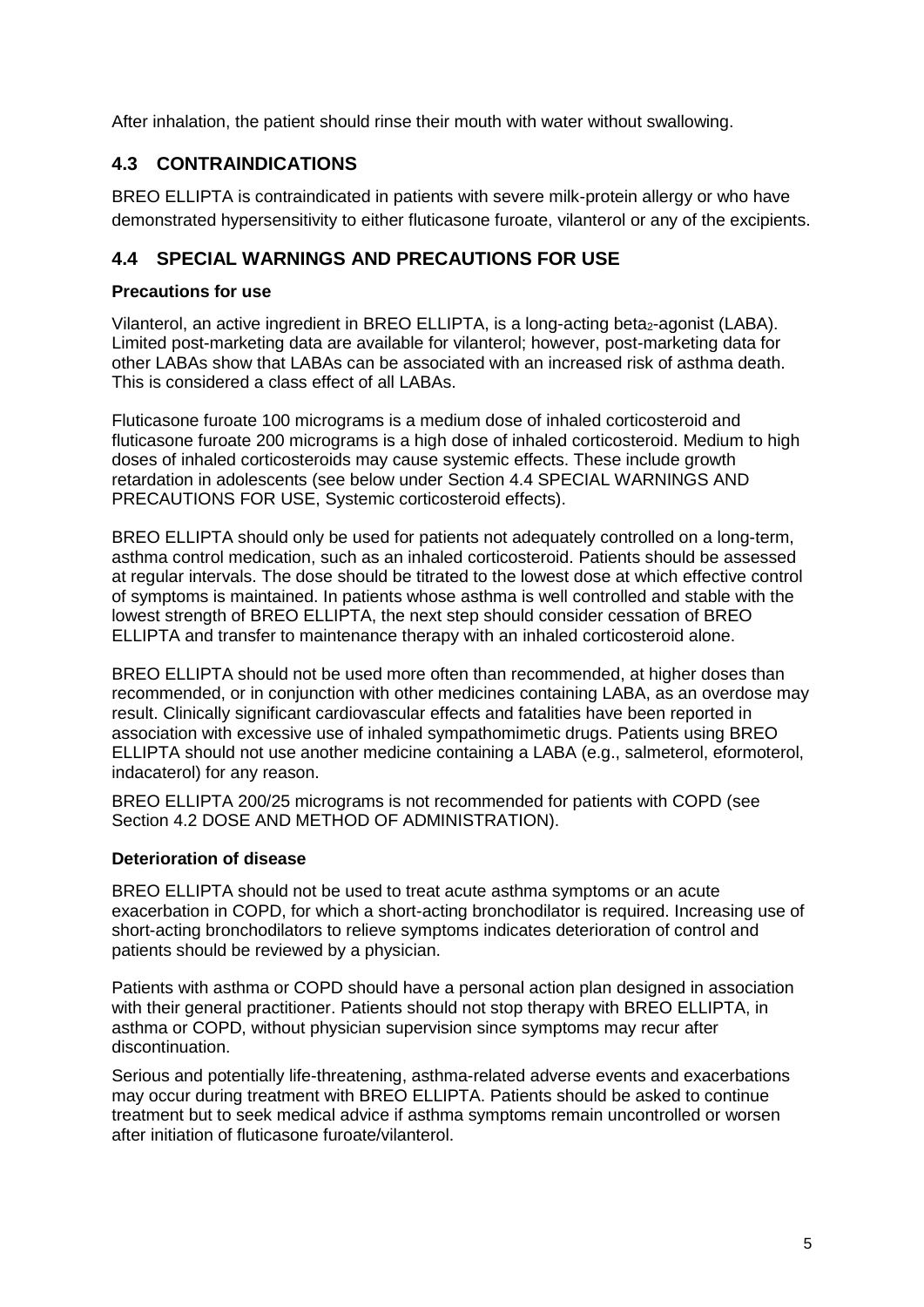#### **Paradoxical bronchospasm**

As with other inhalation therapy, paradoxical bronchospasm may occur with an immediate increase in wheezing after dosing. This should be treated immediately with a short-acting inhaled bronchodilator. BREO ELLIPTA should be discontinued immediately, the patient assessed and alternative therapy instituted if necessary.

#### **Cardiovascular effects (see Section 4.8 ADVERSE EFFECTS (UNDESIRABLE EFFECTS))**

Cardiovascular effects, such as cardiac arrhythmias e.g. supraventricular tachycardia and extrasystoles may be seen with sympathomimetic drugs, including fluticasone furoate/vilanterol. In addition, beta<sub>2</sub>-agonists have been reported to produce electrocardiographic changes, such as flattening of the T wave, prolongation of the QTc interval, and ST segment depression, although the clinical significance of these findings is unknown. Therefore, BREO ELLIPTA should be used with caution in patients with severe cardiovascular disease.

#### **Use in hepatic impairment**

For patients with moderate to severe hepatic impairment, the 100/25 micrograms dose should be used and patients should be monitored for systemic corticosteroid-related adverse reactions (see Section 4.2 DOSE AND METHOD OF ADMINISTRATION and Section 5.2 PHARMACOKINETIC PROPERTIES).

### **Systemic corticosteroid effects**

Systemic effects may occur with any inhaled corticosteroid, particularly at high doses prescribed for long periods. These effects are much less likely to occur than with oral corticosteroids. Possible systemic effects include Cushing's syndrome, Cushingoid features, adrenal suppression, decrease in bone mineral density, growth retardation in children and adolescents, and more rarely, a range of psychological or behavioural effects including psychomotor hyperactivity, sleep disorders, anxiety, depression or aggression (particularly in children).

Ocular effects may be reported with systemic and topical corticosteroid use. If a patient presents with a change in vision, the patient should be considered for referral to an ophthalmologist for evaluation of possible causes which may include cataract, glaucoma or rare diseases such as central serous chorioretinopathy (CSCR).

Inhaled corticosteroids should be used with caution in patients with active or quiescent tuberculosis infections of the respiratory tract; systemic fungal, bacterial, viral, or parasitic infections; or ocular herpes simplex.

#### **Hyperglycaemia**

There have been reports of increases in blood glucose levels with fluticasone furoate/vilanterol. This should be considered in patients with a history of, or with risk factors for, diabetes mellitus (see Section 4.8 ADVERSE EFFECTS (UNDESIRABLE EFFECTS)).

#### **Pneumonia**

An increase in pneumonia has been observed in patients with COPD receiving fluticasone furoate/vilanterol. There was also an increased incidence of pneumonias resulting in hospitalisation. In some incidences these pneumonia events were fatal (see Section 5.1 PHARMACODYNAMIC PROPERTIES, Clinical trials and Section 4.8 ADVERSE EFFECTS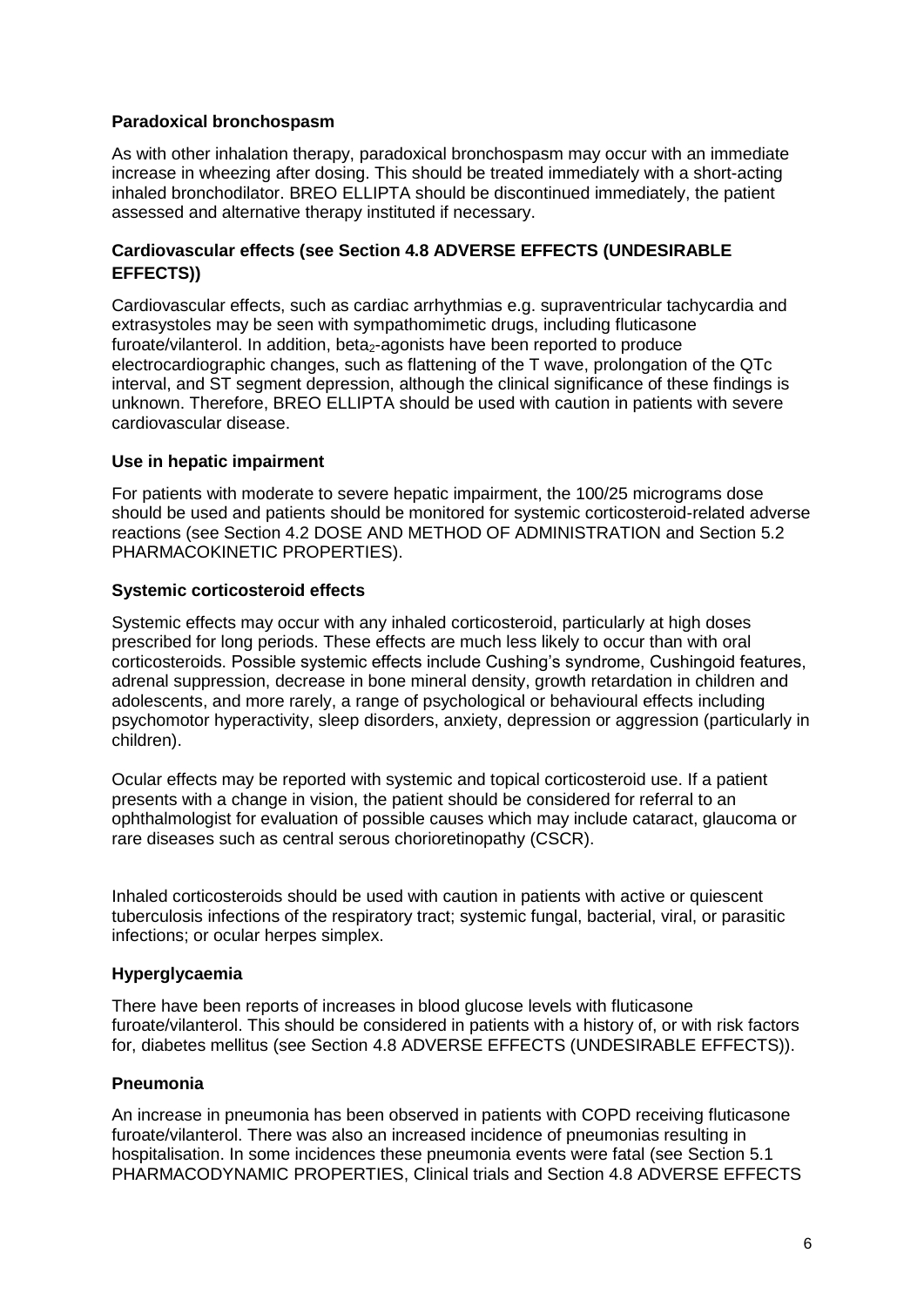(UNDESIRABLE EFFECTS)). Physicians should remain vigilant for the possible development of pneumonia in patients with COPD as the clinical features of such infections overlap with the symptoms of COPD exacerbations. Risk factors for pneumonia in patients with COPD receiving fluticasone furoate/vilanterol include current smokers, patients with a history of prior pneumonia, patients with a body mass index  $\langle 25 \text{ ka/m}^2 \rangle$  and patients with a (forced expiratory volume)  $FEV_1<50\%$  predicted. These factors should be considered when BREO ELLIPTA is prescribed and treatment should be re-evaluated if pneumonia occurs.

BREO ELLIPTA 200/25 micrograms is not indicated for patients with COPD. There is a potential increased risk of pneumonia and systemic corticosteroid-related adverse reactions with fluticasone furoate/vilanterol 200/25 micrograms (see Section 4.8 ADVERSE EFFECTS (UNDESIRABLE EFFECTS)).

The incidence of pneumonia in patients with asthma taking fluticasone furoate/vilanterol 200/25 micrograms was numerically higher compared with those receiving fluticasone furoate/vilanterol 100/25 or placebo (see Section 4.8 ADVERSE EFFECTS (UNDESIRABLE EFFECTS)). No risk factors were identified.

#### **Sensitivity to sympathomimetic amines**

BREO ELLIPTA, like all medicines containing sympathomimetic amines, should be used with caution in patients with convulsive disorders or hyperthyroidism and in those who are unusually responsive to sympathomimetic amines.

### **Hypokalaemia and Hyperglycaemia**

Beta-adrenergic agonist medicines may produce significant hypokalaemia in some patients, possibly through intracellular shunting, which has the potential to produce adverse cardiovascular effects. The decrease in serum potassium is usually transient, not requiring supplementation. Beta-agonist medications may produce transient hyperglycaemia in some patients. In clinical trials evaluating fluticasone furoate/vilanterol in subjects with asthma or COPD, there was no evidence of a treatment effect on serum glucose or potassium.

## **Use in the elderly**

Due to limited data in patients with asthma aged 75 years and older, BREO ELLIPTA 200/25 is not recommended.

## **Paediatric use**

BREO ELLIPTA should not be used in children (i.e. patients younger than 12 years of age).

#### **Effects on laboratory tests**

Interactions with laboratory tests have not been established.

## **4.5 INTERACTIONS WITH OTHER MEDICINES AND OTHER FORMS OF INTERACTIONS**

Clinically significant drug interactions mediated by fluticasone furoate or vilanterol at clinical doses are considered unlikely due to the low plasma concentrations achieved after inhaled dosing.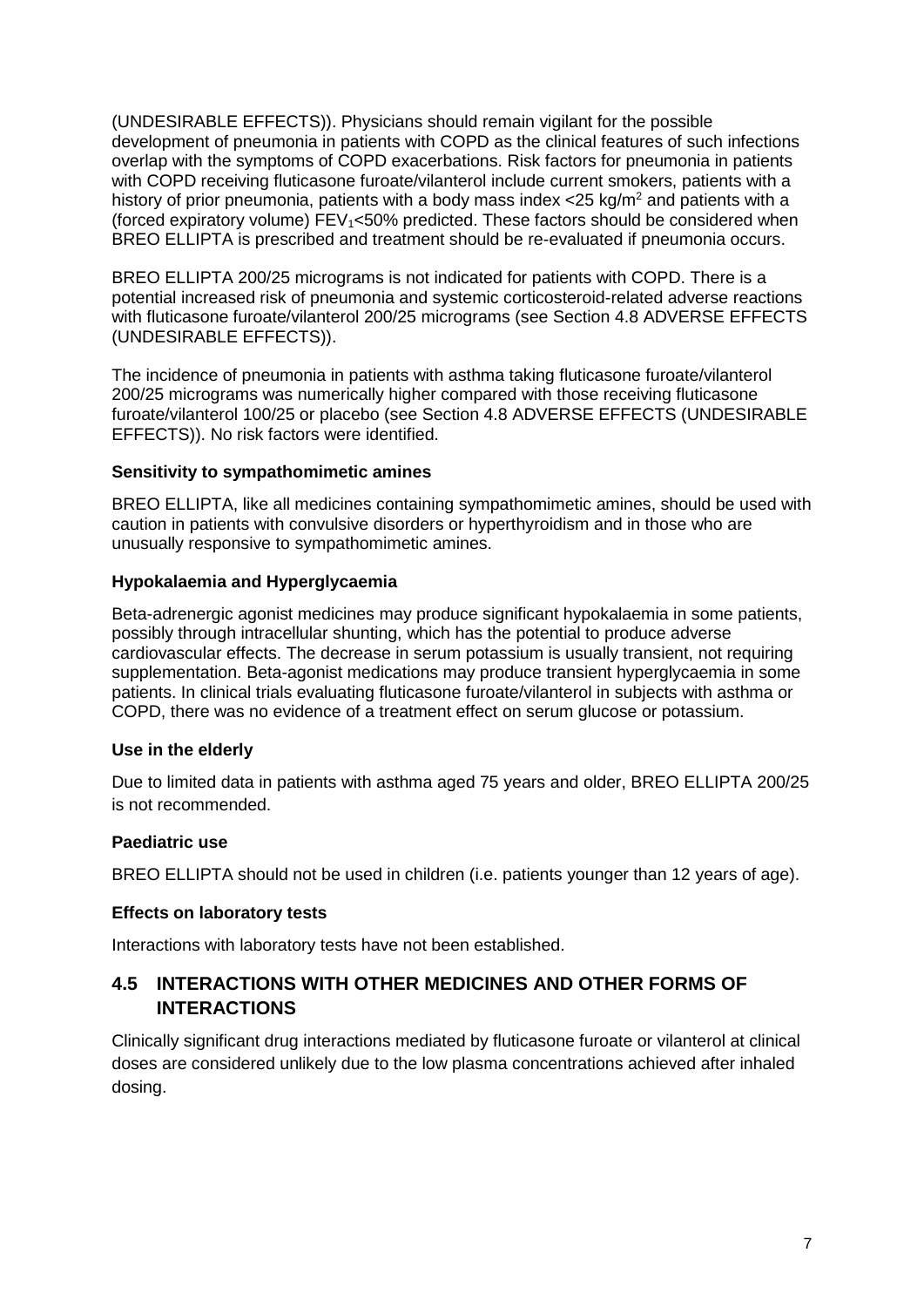#### **Interaction with beta-blockers**

Beta-adrenergic blockers may weaken or antagonise the effect of beta $_2$ -adrenergic agonists. Concurrent use of both non-selective and selective beta-blockers should be avoided unless there are compelling reasons for their use.

### **Interaction with CYP3A4 inhibitors**

Fluticasone furoate and vilanterol are both rapidly cleared by extensive first pass metabolism mediated by the liver enzyme CYP3A4.

Care is advised when co-administering with strong CYP 3A4 inhibitors (e.g. ketoconazole, ritonavir) as there will be increased systemic exposure to both fluticasone furoate and vilanterol, which could lead to an increase in the potential for adverse reactions (see Section 5.2 PHARMACOKINETIC PROPERTIES).

### **Interaction with P-glycoprotein inhibitors**

Fluticasone furoate and vilanterol are both substrates of P-gp. A clinical pharmacology study in healthy subjects with co-administered vilanterol and the potent P-gp and moderate CYP3A4 inhibitor verapamil did not show any significant effect on the pharmacokinetics of vilanterol. Clinical pharmacology studies with a specific P-gp inhibitor and fluticasone furoate have not been conducted.

### **Interaction with sympathomimetic medicinal products**

Concomitant administration of other sympathomimetic agents (alone or as part of combination therapy) may potentiate the undesirable effects of BREO ELLIPTA. BREO ELLIPTA should not be used in conjunction with other long-acting beta<sub>2</sub>-adrenergic agonists or medicinal products containing long-acting beta<sub>2</sub>-adrenergic agonists.

#### **Interaction with monoamine oxidase inhibitors and tricyclic antidepressants**

Vilanterol, like other beta<sub>2</sub>-agonists, should be administered with extreme caution to patients being treated with monoamine oxidase inhibitors, tricyclic antidepressants, or drugs known to prolong the QTc interval because the effect of adrenergic agonists on the cardiovascular system may be potentiated by these agents. Drugs that are known to prolong the QTc interval have an increased risk of ventricular arrhythmias.

## **4.6 FERTILITY, PREGNANCY AND LACTATION**

## **Effects on fertility**

There are no fertility data in humans. Studies in rats showed no effect of vilanterol or fluticasone furoate on male or female fertility.

#### **Use in pregnancy**

## **(Pregnancy Category B3)**

There are no adequate and well-controlled trials with fluticasone furoate/vilanterol in pregnant women. Corticosteroids and beta<sub>2</sub>-agonists have been shown to be teratogenic in laboratory animals when administered systematically at relatively low dosage levels.

Maternal and fetal toxicity (likely due to the fluticasone furoate component) were observed in rat embryofetal development study with the fluticasone/vilanterol combination at fluticasone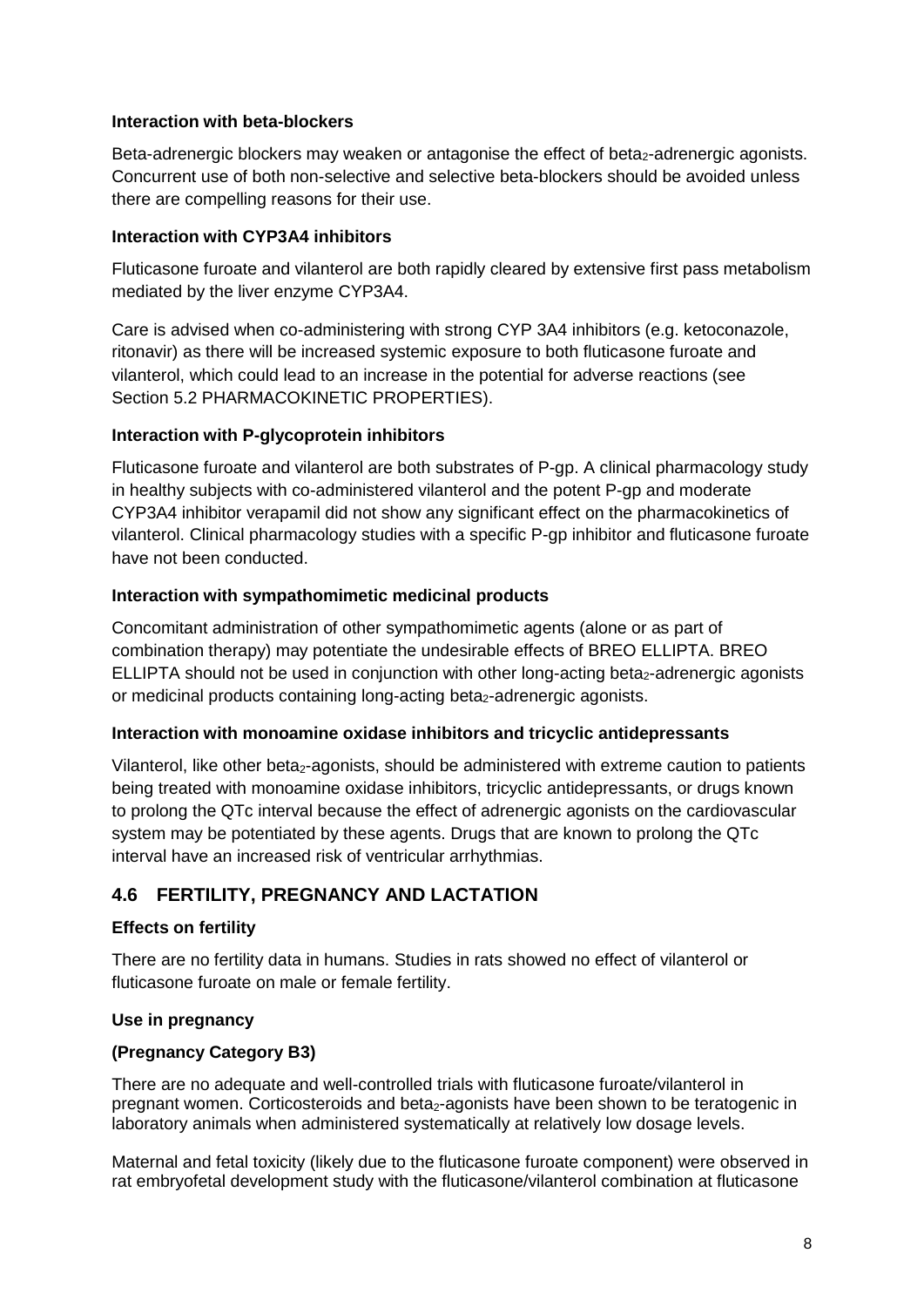furoate doses of 29.5 and 82 µg/kg/day, respectively (equivalent to 3 and 9 times, respectively, the clinical exposure based on AUC).

In rabbits, there was evidence of maternal toxicity and embryotoxicity following inhalation exposure to vilanterol triphenylacetate at 591 and 62.7 µg/kg/day, respectively (equivalent to 150 and 14 times the clinical exposure based on AUC). A non-dose related increase in malformations, including the rare open eyelid, was also observed. In a separate study with subcutaneous exposure, increased incidence of open eye and increase in skeletal variations (indicative of developmental delay) occurred at 300 µg/kg/day (equivalent to 1000 times the clinical exposure based on AUC) with a NOAEL of 30 µg/kg/day (equivalent to 84 times the clinical exposure based on AUC).

Administration of BREO ELLIPTA to pregnant women should only be considered if the expected benefit to the mother is greater than any possible risk to the foetus.

### **Use in lactation**

There is limited information on the excretion of fluticasone furoate or vilanterol or their metabolites in human milk. However, other corticosteroids and beta<sub>2</sub>-agonists are detected in human milk. A risk to breastfed newborns/infants cannot be excluded.

A decision must be made whether to discontinue breast-feeding or to discontinue BREO ELLIPTA therapy taking into account the benefit of breast-feeding for the child and the benefit of therapy for the woman.

## **4.7 EFFECTS ON ABILITY TO DRIVE AND USE MACHINES**

There have been no studies to investigate the effect of fluticasone furoate/vilanterol on driving performance or the ability to operate machinery. A detrimental effect on such activities would not be anticipated from the pharmacology of fluticasone furoate or vilanterol.

## **4.8 ADVERSE EFFECTS (UNDESIRABLE EFFECTS)**

#### **Clinical trial data**

The most frequent adverse events, based on studies including a comparator, are presented in Table 2 and Table 3 for asthma and COPD, respectively.

|                      | Number (%) of Subjects |              |              |               |               |           |              |
|----------------------|------------------------|--------------|--------------|---------------|---------------|-----------|--------------|
|                      |                        | <b>FF/VI</b> | <b>FF/VI</b> |               |               | Placebo   | <b>VI 25</b> |
| <b>Adverse Event</b> | <b>Placebo</b>         | 100/25       | 200/25       | <b>FF 100</b> | <b>FF 200</b> | $+ICS$    | $+ICS$       |
| (Preferred Term)     | $N = 680$              | $N = 1467$   | $N = 455$    | $N = 1544$    | $N = 489$     | $N = 218$ | $N = 216$    |
| Any AE               | 184 (27)               | 857 (58)     | 247 (54)     | 842 (55)      | 181 (37)      | 84 (39)   | 78 (36)      |
| Headache             | 44 (6)                 | 252 (17)     | 55 (12)      | 216 (14)      | 29(6)         | 13(6)     | 17(8)        |
| Nasopharyngitis      | 35(5)                  | 202 (14)     | 45 (10)      | 167 (11)      | 38(8)         | 16(7)     | 9(4)         |
| URTI <sup>1</sup>    | 10(1)                  | 110(7)       | 32(7)        | 109(7)        | 8(2)          | 10(5)     | 4(2)         |
| <b>Bronchitis</b>    | 13(2)                  | 67(5)        | 16(4)        | 84 (5)        | 7 (1)         | 0         | 0            |
| Oropharyngeal pain   | 7(1)                   | 53(4)        | 16(4)        | 68(4)         | 14(3)         | 8(4)      | 7(3)         |
| Cough                | 8(1)                   | 64(4)        | 14(3)        | 68(4)         | 10(2)         | 1(51)     |              |
| <b>Sinusitis</b>     | 5(1)                   | 54(4)        | 7(2)         | 45(3)         | 10(2)         | 3(1)      |              |
| Back pain            | 2(1)                   | 51(3)        | 17(4)        | 48(3)         | 7 (1)         | 1(51)     | 2(1)         |
| Influenza            | 1(51)                  | 51(3)        | 8(2)         | 40(3)         | 9(2)          | 3(1)      | 1 $($        |
| Pharyngitis          | 8(1)                   | 37(3)        | 8(2)         | 48(3)         | 4(1)          | 3(1)      | 2(1)         |

### **Table 2. Adverse Events With ≥3% Incidence With Fluticasone Furoate/Vilanterol in Asthma (Integrated Asthma Clinical Studies)**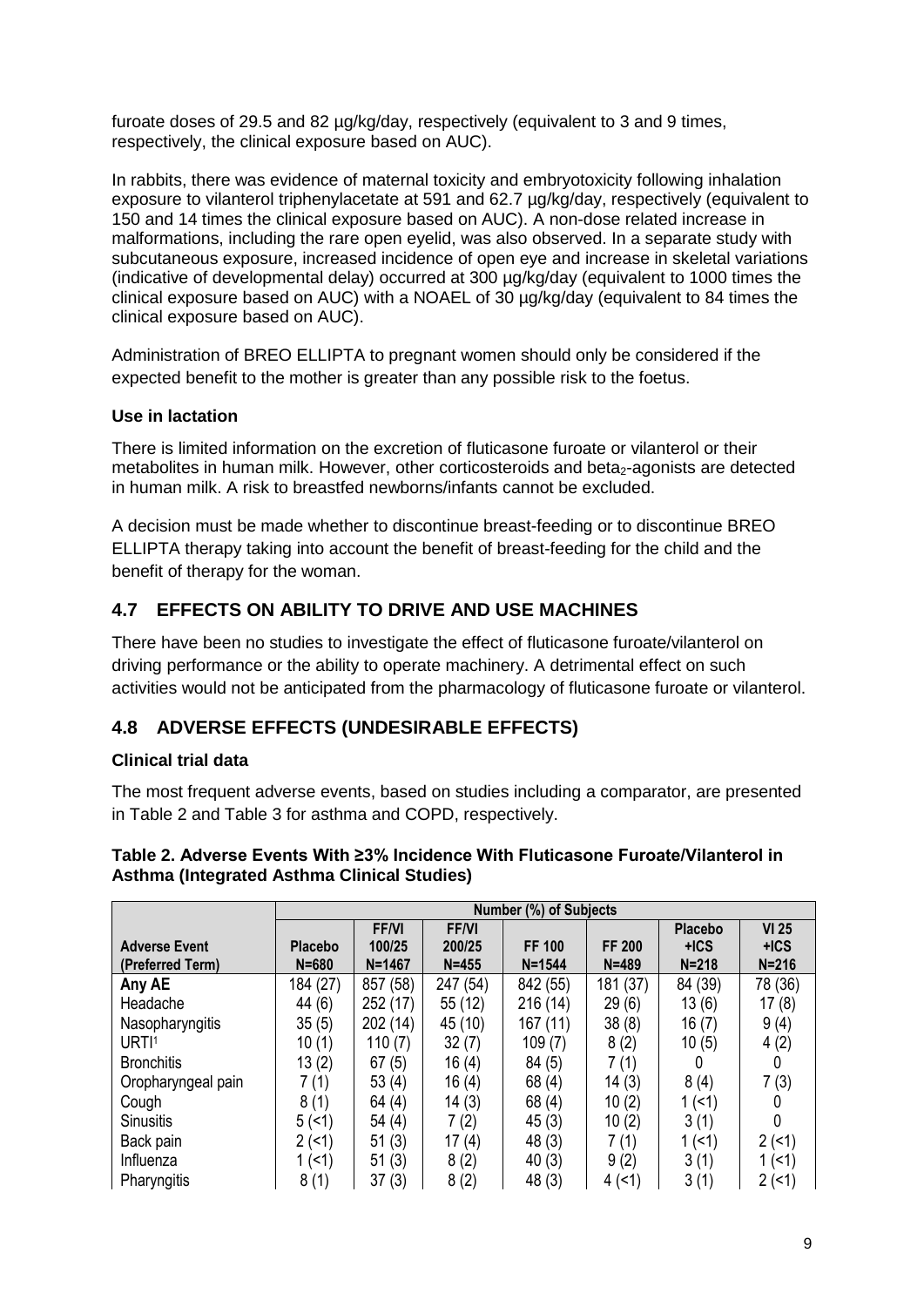|                      |                | <b>Number (%) of Subjects</b> |             |               |               |                |           |  |  |
|----------------------|----------------|-------------------------------|-------------|---------------|---------------|----------------|-----------|--|--|
|                      |                | <b>FFNI</b>                   | <b>FFNI</b> |               |               | <b>Placebo</b> | $VI$ 25   |  |  |
| <b>Adverse Event</b> | <b>Placebo</b> | 100/25                        | 200/25      | <b>FF 100</b> | <b>FF 200</b> | $+ICS$         | $+ICS$    |  |  |
| (Preferred Term)     | $N = 680$      | $N = 1467$                    | $N = 455$   | $N = 1544$    | $N = 489$     | $N = 218$      | $N = 216$ |  |  |
| Dysphonia            | 4(1)           | 38(3)                         | 13(3)       | 21(1)         | 8(2)          | 4(2)           |           |  |  |
| Rhinitis allergic    | 5(1)           | 49(3)                         | 5(1)        | 27(2)         | 1 (<1)        | 1 (<1)         | 4(2)      |  |  |
| Abdominal pain upper | 3(5)           | 44 (3)                        | 12(3)       | 28(2)         | 2(1)          | 3(1)           | 2(1)      |  |  |
| Pyrexia              | (1)            | 33(2)                         | 16(4)       | 22(1)         | 5(1)          | 1 (<1)         | 5(2)      |  |  |
| Oral candidiasis     |                | 24(2)                         | 15(3)       | 17(1)         | 5(1)          |                |           |  |  |
| Extrasystoles        |                | 5(1)                          | 15(3)       |               |               |                |           |  |  |

Note: The integrated asthma data set is based on 11 Phase II and III studies and a total of 7,034 patients. <sup>1</sup> URTI = Upper respiratory tract infection

#### **Table 3. Adverse Events With ≥3% Incidence With Fluticasone Furoate/Vilanterol in COPD (Studies HZC112206/HZC112207)**

| Preferred Term, n (%)            | <b>Placebo</b> | <b>FF/VI</b> | <b>FF/VI</b> | VI        | <b>FF</b> | FF        |
|----------------------------------|----------------|--------------|--------------|-----------|-----------|-----------|
|                                  |                | 100/25       | 200/25       | 25        | 100       | 200       |
|                                  | $N = 412$      | $N = 410$    | $N = 205$    | $N = 408$ | $N = 410$ | $N = 203$ |
| Nasopharyngitis                  | 31(8)          | 35(9)        | 13(6)        | 41 (10)   | 32(8)     | 20(10)    |
| Headache                         | 20(5)          | 29(7)        | 15(7)        | 36(9)     | 30(7)     | 11(5)     |
| URTI <sup>1</sup>                | 13(3)          | 29(7)        | 7 (3)        | 20(5)     | 16(4)     | 5(2)      |
| Oral/ Oropharyngeal candidiasis* | 9(2)           | 22(5)        | 9(4)         | 9(2)      | 13(3)     | 13(6)     |

Note: AEs reported by 3% or more of subjects in any treatment group and at a higher incidence (≥1%) than placebo

<sup>1</sup> URTI = Upper respiratory tract infection

\*Includes terms oral candidiasis, oropharyngeal candidiasis, candidiasis, and oropharyngitis fungal.

Data from large asthma and COPD clinical trials were used to determine the frequency of adverse reactions associated with fluticasone furoate/vilanterol. In the asthma clinical development program a total of 7,034 patients were included in an integrated assessment of adverse reactions. In the COPD clinical development program a total of 6,237 subjects were included in an integrated assessment of adverse reactions.

With the exception of pneumonia and fractures, the safety profile was similar in patients with asthma and COPD. During clinical studies, pneumonia and fractures were more frequently observed in patients with COPD.

These adverse reactions are listed by system organ class and frequency. The following convention has been used for the classification of adverse reactions: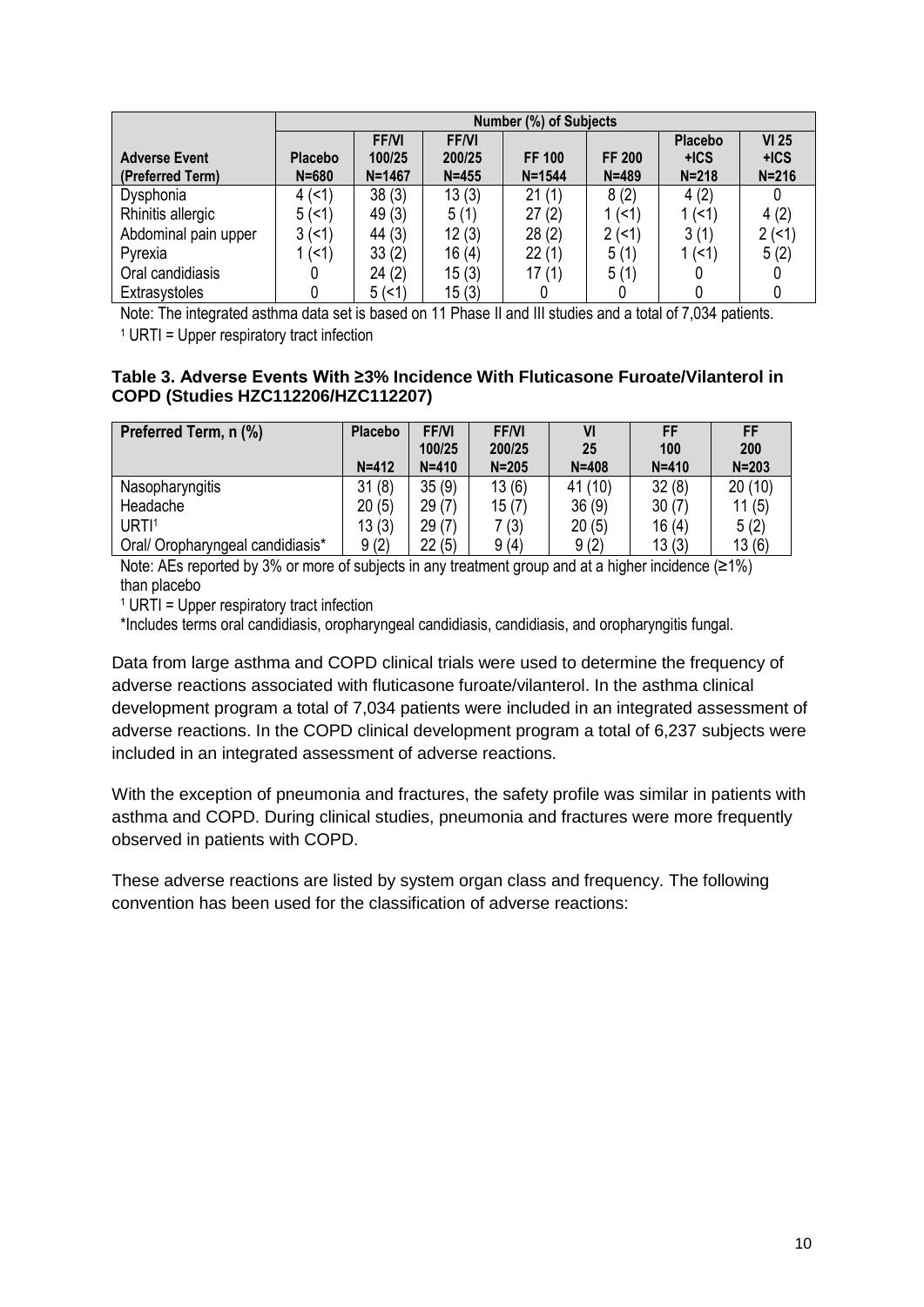| Very common: | ≥1/10                 |
|--------------|-----------------------|
| Common:      | $≥1/100$ to $≤1/10$   |
| Uncommon:    | $≥1/1000$ to $≤1/100$ |
| Rare:        | ≥1/10000 to <1/1000   |
| Very rare:   | $<$ 1/10000           |

| Table 4. Adverse Reactions with BREO ELLIPTA listed by MedDRA system organ |  |  |
|----------------------------------------------------------------------------|--|--|
| class and frequency                                                        |  |  |

| <b>Adverse reaction(s)</b>        | <b>Frequency</b> |
|-----------------------------------|------------------|
| Pneumonia*                        | Common           |
| Upper respiratory tract infection |                  |
| Bronchitis, Influenza             |                  |
| Candidiasis of mouth and throat   |                  |
| Headache                          | Very common      |
| Extrasystoles                     | Uncommon         |
| Nasopharyngitis                   | Very common      |
| Oropharyngeal pain,               | Common           |
| Sinusitis, Pharyngitis,           |                  |
| Rhinitis, Cough, Dysphonia        |                  |
| Abdominal pain                    | Common           |
| Arthralgia, Back pain             | Common           |
| Fractures**                       |                  |
| Pyrexia                           | Common           |
|                                   |                  |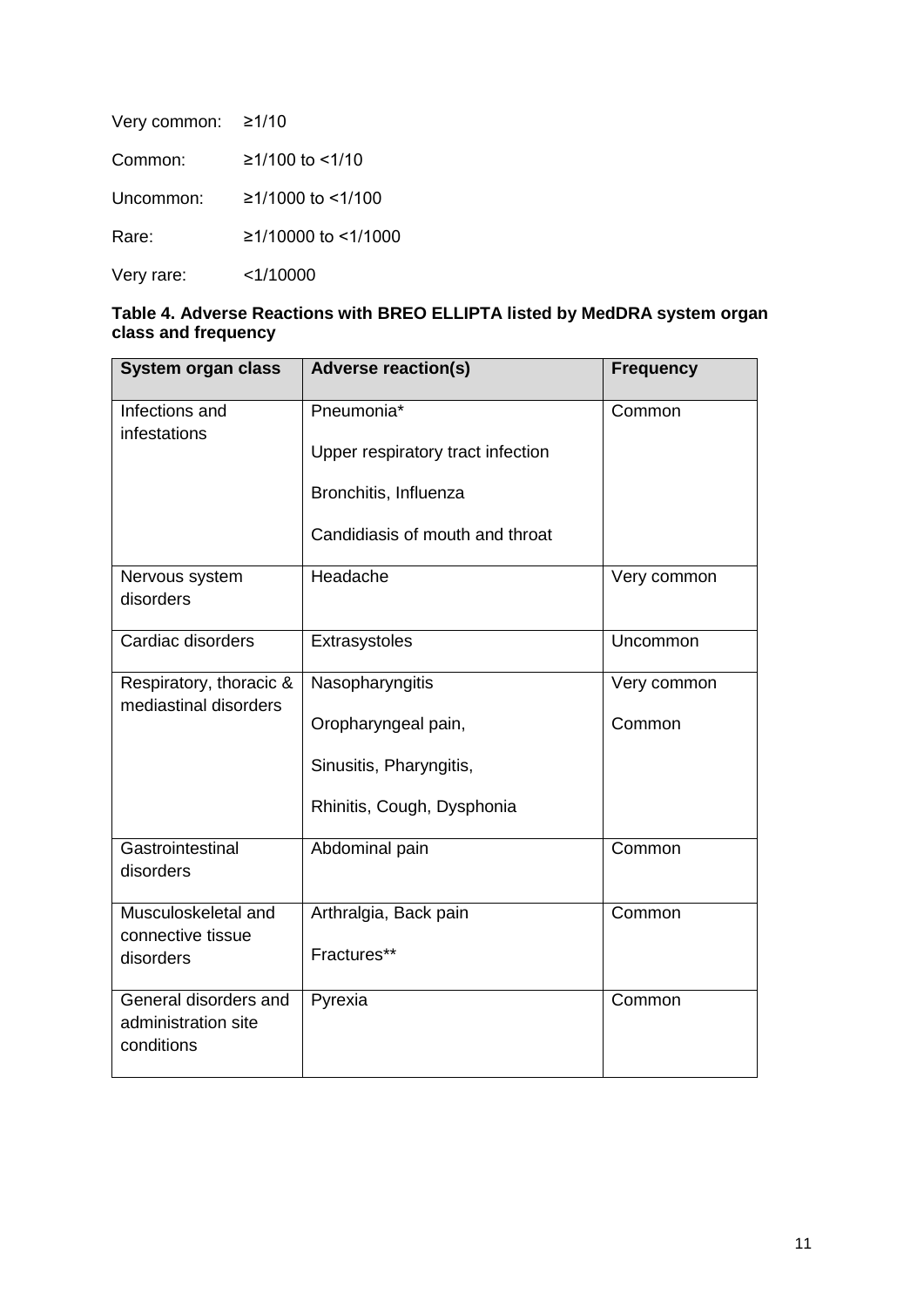### **Description of selected adverse reactions**

### \*Pneumonia (see Section 4.4 SPECIAL WARNINGS AND PRECAUTIONS FOR USE)

In two replicate 12-month studies in a total of 3,255 patients with COPD (mean postbronchodilator screening  $FEV<sub>1</sub>$  45% of predicted, standard deviation (SD) 13%) who had experienced a COPD exacerbation in the previous year, there was a higher incidence of pneumonia (6%-7%) reported in patients receiving the fluticasone furoate (at strengths of 50, 100, and 200 micrograms)/vilanterol 25 micrograms combination than in those receiving vilanterol 25 micrograms alone (3%). Pneumonia which required hospitalisation occurred in 3% of patients receiving fluticasone furoate/vilanterol (all strengths) and in <1% of patients receiving vilanterol. In these studies, nine fatal cases of pneumonia were reported. Of these, seven were reported during treatment with fluticasone furoate/vilanterol 200/25 micrograms, one during treatment with fluticasone furoate/vilanterol 100/25 micrograms, and one posttreatment with vilanterol monotherapy. Risk factors for pneumonia observed in these studies included current smokers, patients with a history of prior pneumonia, patients with a body mass index <25 kg/m<sup>2</sup> and patients with an  $FEV_1$ <50% predicted (see Section 4.4 SPECIAL WARNINGS AND PRECAUTIONS FOR USE).

In SUMMIT, a multi-centre, randomised study (HZC113782), 16,568 subjects (safety population) received fluticasone furoate/vilanterol 100/25 micrograms, fluticasone furoate 100 micrograms, vilanterol 25 micrograms or placebo for a mean of 1.7 years. Subjects had moderate COPD (mean post-bronchodilator screening  $FEV<sub>1</sub>60%$  of predicted, SD 6%) and a history of, or an increased risk of, cardiovascular disease. The annualised event rate (per 1000 treatment-years) of serious pneumonia was 22.4 for fluticasone furoate/vilanterol 100/25, 25.1 for fluticasone furoate 100 micrograms, 16.4 for vilanterol 25 micrograms, and 22.2 for placebo. The annualised event rate (per 1000 treatment-years) for adjudicated, ontreatment deaths due to pneumonia was 1.8 for fluticasone furoate/vilanterol 100/25, 1.5 for fluticasone furoate 100 micrograms, 0.9 for vilanterol 25 micrograms, and 1.4 for placebo.

In an integrated analysis of 11 studies in asthma (7,034 patients), the incidence of pneumonia (adjusted for exposure, due to low numbers and limited number of patients on placebo) seen with fluticasone furoate/vilanterol 100/25 microgram strength (9.6/1000 patient years) was similar to placebo (8.0/1000 patient years). There was a higher incidence of pneumonia in the 200/25 microgram strength (18.4/1000 patient years) compared to the 100/25 microgram strength. Few of the pneumonia events led to hospitalisation with either strength, and there were no observed differences in the incidence of serious events between the two treatment strengths.

## Cardiovascular events (see Section 4.4 SPECIAL WARNINGS AND PRECAUTIONS FOR USE)

For the SUMMIT study (see description above), the annualised event rate (per 1000 treatment-years) of serious cardiovascular events was 64.5 for fluticasone furoate/vilanterol 100/25, 58.1 for fluticasone furoate 100 micrograms, 59.2 for vilanterol 25 micrograms, and 63.2 for placebo. The annualised event rate (per 1000 treatment-years) for adjudicated cardiovascular deaths was 11.7 for fluticasone furoate/vilanterol 100/25, 11.6 for fluticasone furoate 100 micrograms, 12.9 for vilanterol 25 micrograms, and 13.0 for placebo.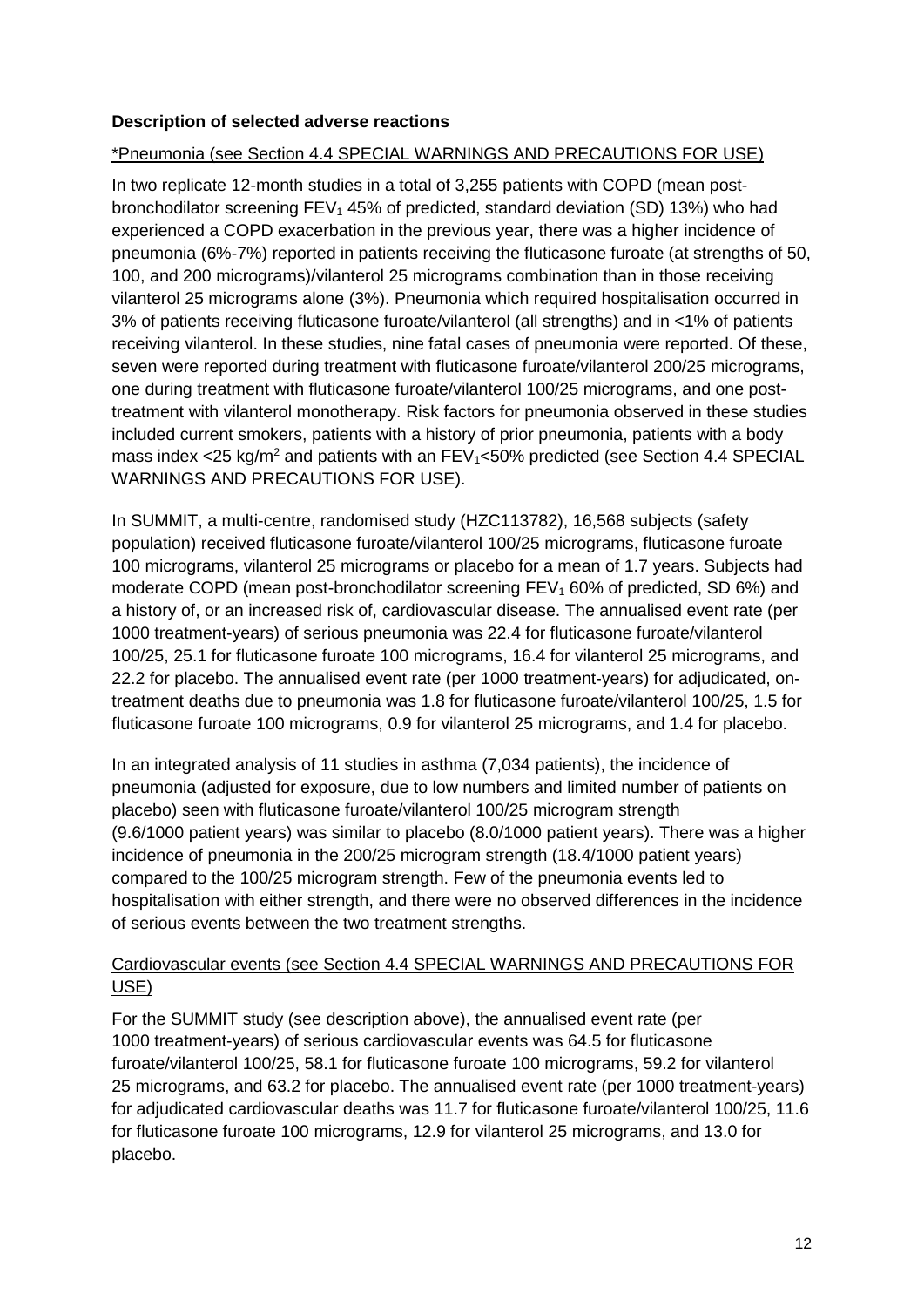## \*\*Fractures

In two replicate 12-month studies in a total of 3,255 patients with COPD the incidence of bone fractures overall was low in all treatment groups, with a higher incidence in all fluticasone furoate/vilanterol groups (2%) compared with the vilanterol 25 micrograms group (<1%). Although there were more fractures in the fluticasone furoate/vilanterol groups compared with the vilanterol 25 micrograms group, fractures typically associated with corticosteroid use (e.g., spinal compression/thoracolumbar vertebral fractures, hip and acetabular fractures) occurred in <1% of the fluticasone furoate/vilanterol and vilanterol treatment arms.

In an integrated analysis of 11 studies in asthma (7,034 patients), the incidence of fractures was <1%, and usually associated with trauma.

## **Post-marketing data**

There are limited post-marketing data available. Because of the limited long-term safety data (beyond one year) for BREO ELLIPTA, assumptions about long-term safety for this combination product have been based on data from pharmaceuticals in the same class.

| Table 5. Post-<br>marketing<br>dataSystem organ<br>class | <b>Adverse reaction(s)</b>                                                               | <b>Frequency</b> |
|----------------------------------------------------------|------------------------------------------------------------------------------------------|------------------|
| Immune system<br>disorders                               | Hypersensitivity reactions including<br>anaphylaxis, angioedema, rash, and<br>urticaria. | Rare             |
| Metabolism and<br>nutrition disorders                    | Hyperglycaemia                                                                           | Uncommon         |
| Psychiatric disorders                                    | Anxiety                                                                                  | Rare             |
| Nervous system<br>disorders                              | Tremor                                                                                   | Rare             |
| Cardiac disorders                                        | Palpitations                                                                             | Rare             |
|                                                          | Tachycardia                                                                              | Rare             |
| Respiratory, thoracic<br>and mediastinal<br>disorders    | Paradoxical bronchospasm                                                                 | Rare             |
| Musculoskeletal and<br>connective tissue<br>disorders    | Muscle spasms                                                                            | Common           |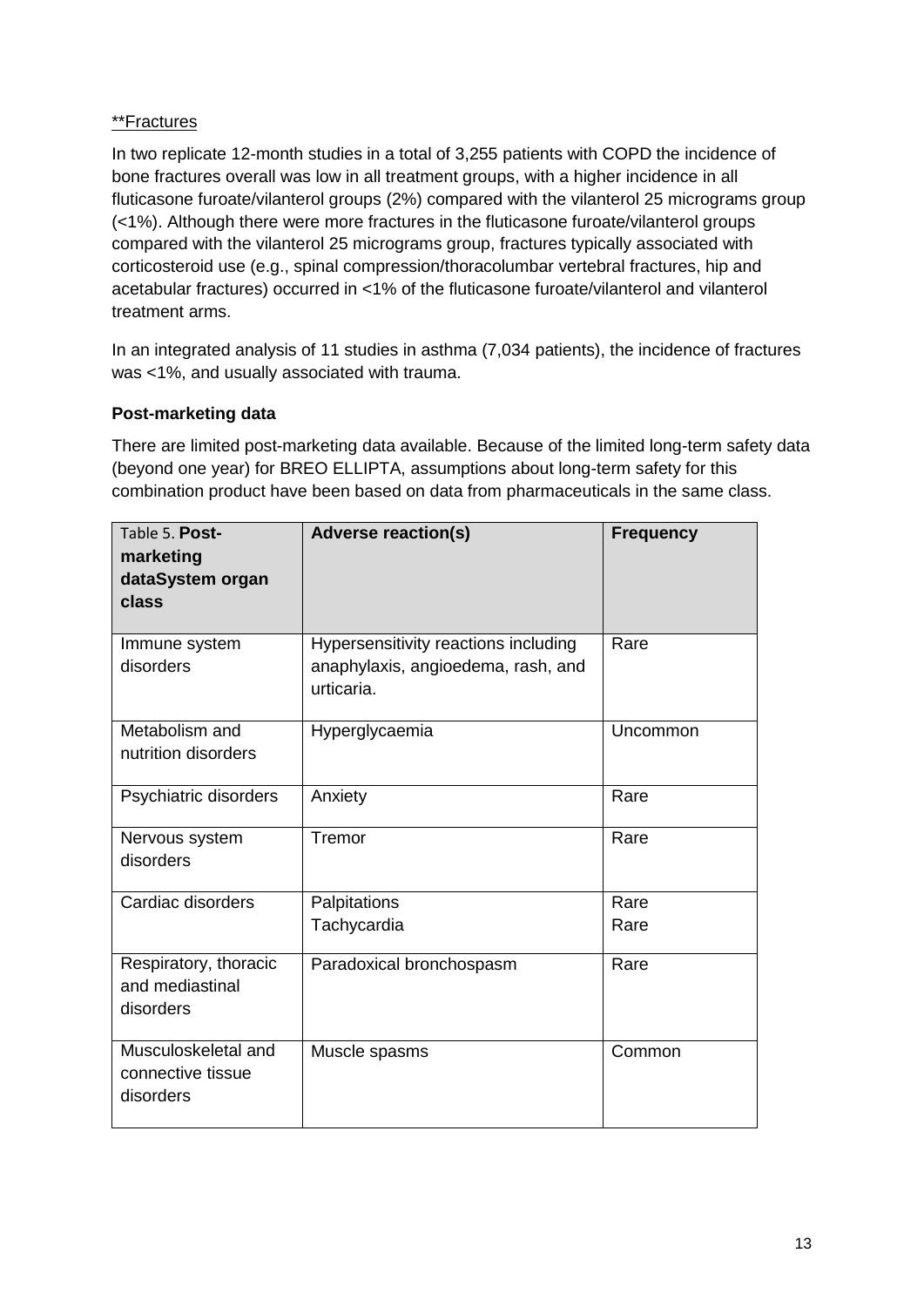## **Reporting suspected adverse effects**

Reporting suspected adverse reactions after registration of the medicinal product is important. It allows continued monitoring of the benefit-risk balance of the medicinal product. Healthcare professionals are asked to report any suspected adverse reactions at [www.tga.gov.au/reporting-problems.](http://www.tga.gov.au/reporting-problems)

## **4.9 OVERDOSE**

### **Symptoms and signs**

There are no data available from clinical trials on overdose with BREO ELLIPTA.

An overdose of BREO ELLIPTA may produce signs and symptoms due to the individual components' actions, including those seen with overdose of other beta<sub>2</sub>-agonists and consistent with the known inhaled corticosteroid class effects (see Section 4.4 SPECIAL WARNINGS AND PRECAUTIONS FOR USE).

## **Treatment**

There is no specific treatment for an overdose with BREO ELLIPTA. If overdose occurs, the patient should be treated supportively with appropriate monitoring as necessary.

Cardioselective beta-blockade should only be considered for profound vilanterol overdose effects that are clinically concerning and unresponsive to supportive measures. Cardioselective beta-blocking drugs should be used with caution in patients with a history of bronchospasm.

Further management should be as clinically indicated. For information on the management of overdose, contact the Poison Information Centre on 13 11 26 (Australia).

# **5 PHARMACOLOGICAL PROPERTIES**

## **5.1 PHARMACODYNAMIC PROPERTIES**

#### **Mechanism of action**

Fluticasone furoate and vilanterol represent two classes of medications (a synthetic corticosteroid and a selective, long-acting beta<sub>2</sub>-receptor agonist).

#### Fluticasone furoate

Fluticasone furoate is a synthetic trifluorinated corticosteroid with potent anti inflammatory activity. The precise mechanism through which fluticasone furoate affects asthma and COPD symptoms is not known. Corticosteroids have been shown to have a wide range of actions on multiple cell types (e.g. eosinophils, macrophages, lymphocytes) and mediators (e.g. cytokines and chemokines involved in inflammation).

#### Vilanterol trifenatate

Vilanterol trifenatate is a selective long-acting, beta<sub>2</sub>-adrenergic agonist (LABA).

The pharmacologic effects of beta<sub>2</sub>-adrenoceptor agonist drugs, including vilanterol trifenatate, are at least in part attributable to stimulation of intracellular adenylate cyclase, the enzyme that catalyzes the conversion of adenosine triphosphate (ATP) to cyclic-3',5'-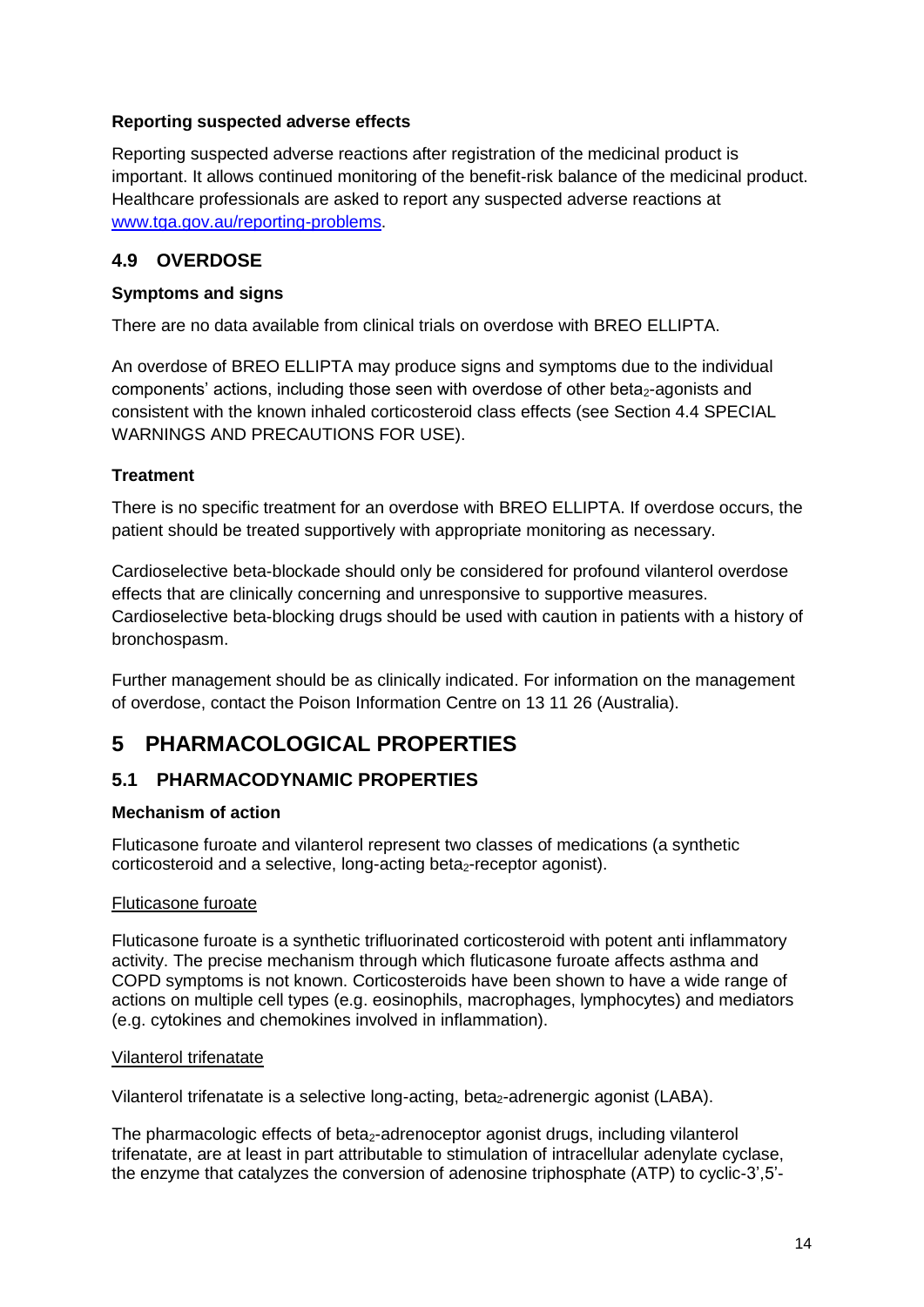adenosine monophosphate (cyclic AMP). Increased cyclic AMP levels cause relaxation of bronchial smooth muscle and inhibition of release of mediators of immediate hypersensitivity from cells, especially from mast cells.

Molecular interactions occur between corticosteroids and LABAs, whereby steroids activate the beta<sub>2</sub>-receptor gene, increasing receptor number and sensitivity; and LABAs prime the glucocorticoid receptor for steroid-dependent activation and enhance cell nuclear translocation. These synergistic interactions are reflected in enhanced anti-inflammatory activity, which has been demonstrated *in vitro* and *in vivo* in a range of inflammatory cells relevant to the pathophysiology of both asthma and COPD. In peripheral blood mononuclear cells from subjects with COPD, a larger anti-inflammatory effect was seen in the presence of the combination of fluticasone furoate/vilanterol compared with fluticasone furoate alone at concentrations achieved with clinical doses.

## **Clinical trials**

## Asthma

The safety and efficacy of fluticasone furoate (FF) and vilanterol (VI) in the treatment of asthma has been evaluated in 3 randomised, double-blind clinical trials of between 12 to 76 weeks in duration (HZA106827, HZA106829 and HZA106837) involving 3,210 patients 12 years of age and older with persistent asthma.

All subjects were using an ICS (Inhaled Corticosteroid) with or without LABA for at least 12 weeks prior to Visit 1. In HZA106837 all patients had at least one exacerbation that required treatment with oral corticosteroids in the year prior to Visit 1. HZA106827 was 12 weeks in duration and evaluated the efficacy of fluticasone furoate/vilanterol 100 micrograms/25 micrograms [n=201] and FF (fluticasone furoate) 100 micrograms [n=205] compared with placebo [n=203], all administered once daily. HZA106829 was 24 weeks in duration and evaluated the efficacy of fluticasone furoate/vilanterol 200 micrograms/25 micrograms [n=197] and FF 200 micrograms [n=194]) both administered once daily compared with fluticasone propionate (FP) 500 micrograms twice daily [n=195].

In HZA106827/HZA106829 the co-primary efficacy endpoints were change from baseline in clinic visit trough (pre-bronchodilator and pre-dose)  $FEV<sub>1</sub>$  at the end of the treatment period in all subjects and weighted mean serial  $FEV<sub>1</sub>$  over 0-24 hours post-dose calculated in a subset of subjects at the end of the treatment period. Change from baseline in the percentage of rescue-free 24 hour periods during treatment was a powered secondary endpoint. Results for the primary and key secondary endpoints in these studies are described in table below:

| <b>Study No.</b>                                                                        | HZA106829     |                    | HZA106827      |                 |  |  |
|-----------------------------------------------------------------------------------------|---------------|--------------------|----------------|-----------------|--|--|
| <b>Treatment Dose of</b>                                                                | FF/VI 200/25  | FF/VI 200/25       | FF/VI 100/25   | FF/VI/100/25    |  |  |
| FF/VI*(micrograms)                                                                      | Once Daily vs | Once Daily         | Once Daily     | Once Daily      |  |  |
|                                                                                         | FF 200 Once   | vs FP 500          | vs FF 100 Once | vs placebo Once |  |  |
|                                                                                         | Daily         | <b>Twice Daily</b> | Daily          | Daily           |  |  |
| Change from Baseline in Trough FEV <sub>1</sub> Last Observation Carried Forward (LOCF) |               |                    |                |                 |  |  |
| Treatment difference                                                                    | 193 mL        | 210 mL             | 36 mL          | 172 mL          |  |  |
| P value                                                                                 | p<0.001       | p<0.001            | $p=0.405$      | p<0.001         |  |  |
| (95% CI)                                                                                | (108, 277)    | (127, 294)         | $(-48, 120)$   | (87, 258)       |  |  |
| Weighted Mean Serial FEV <sub>1</sub> over 0-24 hours post-dose                         |               |                    |                |                 |  |  |
| <b>Treatment difference</b>                                                             | 136 mL        | 206 mL             | 116 mL         | 302 mL          |  |  |

#### **Table 6. Summary of Data from Studies HZA106829 and HZA106827**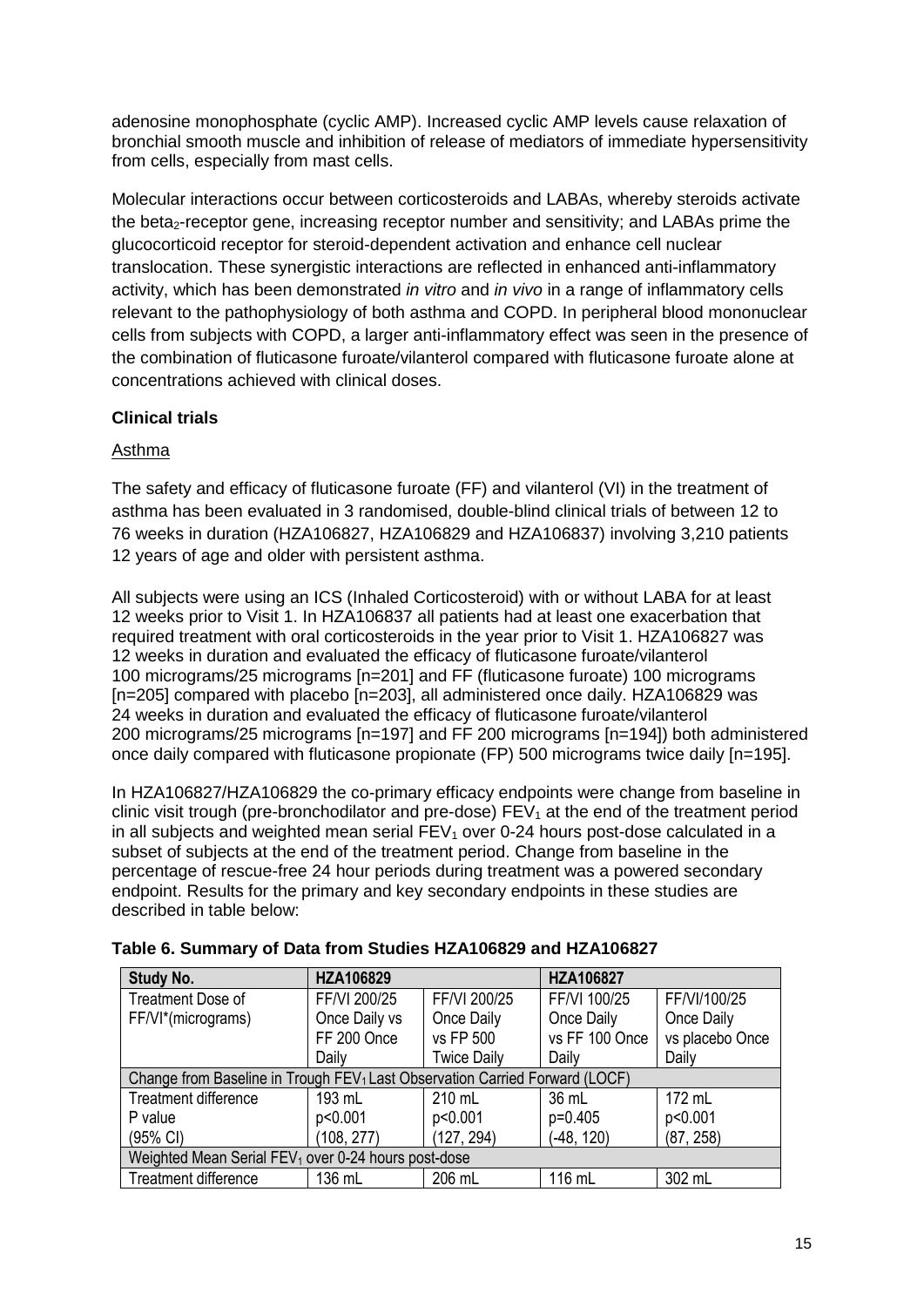| P value                                                            | p=0.048      | $p=0.003$      | $p=0.06$    | p<0.001      |  |  |  |
|--------------------------------------------------------------------|--------------|----------------|-------------|--------------|--|--|--|
| (95% CI)                                                           | (1, 270)     | (73, 339)      | $(-5, 236)$ | (178, 426)   |  |  |  |
| Change from Baseline in Percentage of Rescue-Free 24-hour Periods  |              |                |             |              |  |  |  |
| <b>Treatment difference</b>                                        | 11.7%        | 6.3%           | 10.6%       | 19.3%        |  |  |  |
| P value                                                            | p<0.001      | $p=0.067$      | p<0.001     | p<0.001      |  |  |  |
| (95% CI)                                                           | (4.9, 18.4)  | $(-0.4, 13.1)$ | (4.3, 16.8) | (13.0, 25.6) |  |  |  |
| Change from Baseline in Percentage of Symptom-Free 24-hour Periods |              |                |             |              |  |  |  |
| <b>Treatment difference</b>                                        | 8.4%         | 4.9%           | 12.1%       | 18.0%        |  |  |  |
| P value                                                            | p=0.010      | p=0.137        | p<0.001     | p<0.001      |  |  |  |
| (95% CI)                                                           | (2.0, 14.8)  | $(-1.6, 11.3)$ | (6.2, 18.1) | (12.0, 23.9) |  |  |  |
| Change from Baseline in AM Peak Expiratory Flow                    |              |                |             |              |  |  |  |
| <b>Treatment difference</b>                                        | 33.5 L/min   | 32.9 L/min     | 14.6 L/min  | 33.3 L/min   |  |  |  |
| P value                                                            | p<0.001      | p<0.001        | p<0.001     | p<0.001      |  |  |  |
| (95% CI)                                                           | (25.3, 41.7) | (24.8, 41.1)   | (7.9, 21.3) | (26.5, 40.0) |  |  |  |
| Change from Baseline in PM Peak Expiratory Flow                    |              |                |             |              |  |  |  |
| <b>Treatment difference</b>                                        | 30.7 L/min   | 26.2 L/min     | 12.3 L/min  | 28.2 L/min   |  |  |  |
| P value                                                            | p<0.001      | p<0.001        | p<0.001     | p<0.001      |  |  |  |
| $(95% \text{ Cl})$                                                 | (22.5, 38.9) | 18.0, 34.3     | (5.8, 18.8) | (21.7, 34.8) |  |  |  |

*\*FF/VI = fluticasone furoate/vilanterol*

In Study HZA106829, FF 200 once daily was non-inferior to FP 500 twice daily for the primary endpoint of trough  $FEV_1$  using a predefined non-inferiority margin of -125 mL (treatment difference of 18 mL [95% CI: -66, 102]).

HZA106837 was of variable treatment duration (from a minimum of 24 weeks to a maximum of 76 weeks with the majority of patients treated for at least 52 weeks). In HZA106837 patients were randomised to receive either fluticasone furoate/vilanterol 100 micrograms/25 micrograms [n=1009] or FF 100 micrograms [n=1010] both administered once daily. In HZA106837 the primary endpoint was the time to first severe asthma exacerbation. A severe asthma exacerbation was defined as deterioration of asthma requiring the use of systemic corticosteroids for at least 3 days or an inpatient hospitalization or emergency department visit due to asthma that required systemic corticosteroids. Adjusted mean change from baseline in trough  $FEV<sub>1</sub>$  was also evaluated as a secondary endpoint.

In HZA106837 the risk of experiencing a severe asthma exacerbation in patients receiving fluticasone furoate/vilanterol 100 micrograms/25 micrograms was reduced by 20% compared with FF 100 micrograms alone (hazard ratio 0.795, p=0.036 95% CI (0.642, 0.985)). The rate of severe asthma exacerbations per patient per year was 0.19 in the FF 100 group (approximately 1 in every 5 years) and 0.14 in the fluticasone furoate/vilanterol 100 micrograms/25 micrograms group (approximately 1 in every 7 years). The ratio of the exacerbation rate for fluticasone furoate/vilanterol 100 micrograms/25 micrograms versus FF 100 was 0.755 (95% CI 0.603, 0.945). This represents a 25% reduction in the rate of severe asthma exacerbations for subjects treated with fluticasone furoate/vilanterol 100 micrograms/25 micrograms compared with FF 100 (p=0.014). The 24-hour bronchodilator effect of fluticasone furoate/vilanterol was maintained throughout a one-year treatment period with no evidence of loss in efficacy (no tachyphylaxis). Fluticasone furoate/vilanterol 100 micrograms/25 micrograms consistently demonstrated 83 mL to 95 mL improvements in trough  $FEV<sub>1</sub>$  at weeks 12, 36 and 52 and Endpoint compared with FF 100 micrograms (p<0.001 95% CI 52, 126 mL at Endpoint). Forty four percent of patients in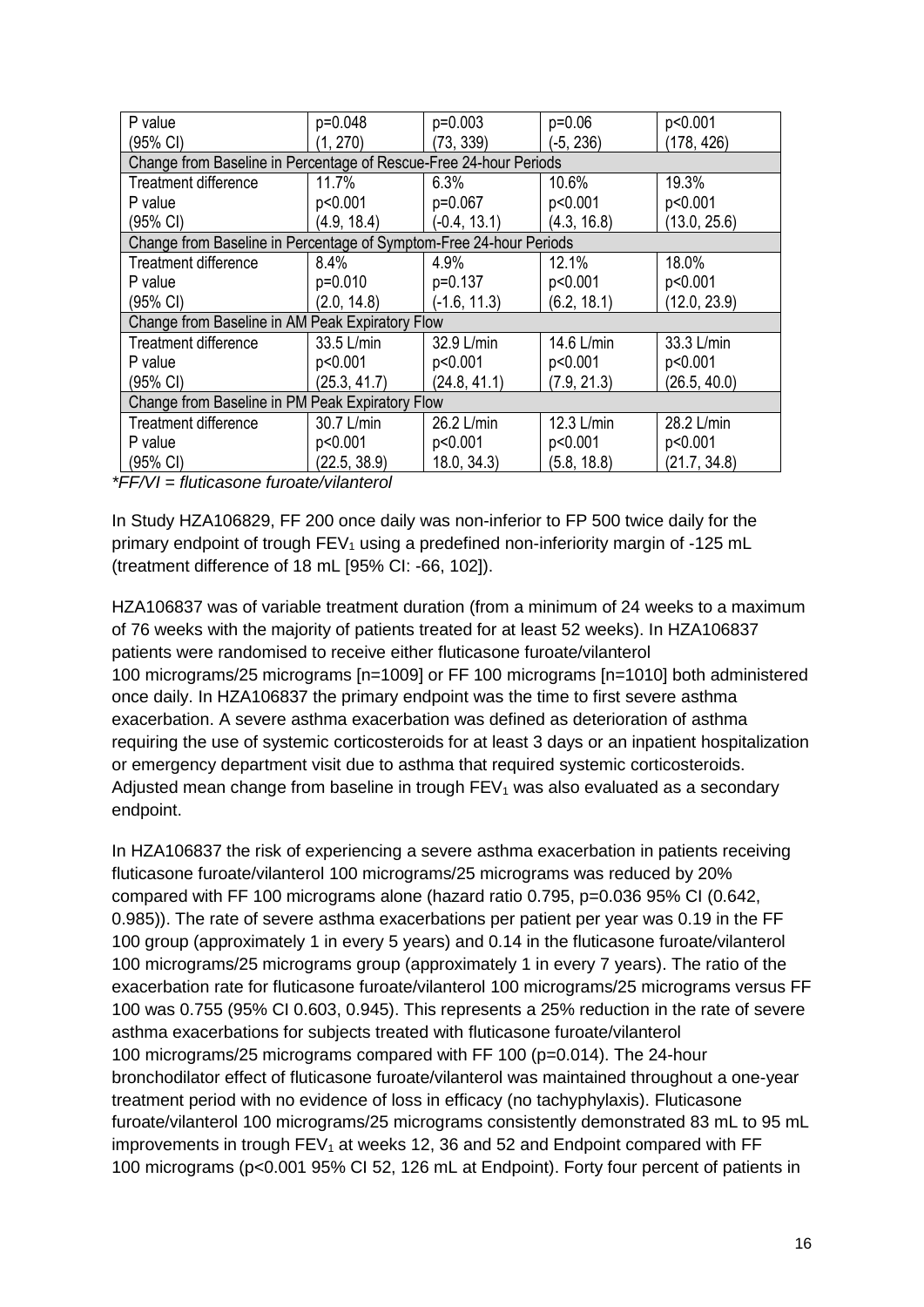the fluticasone furoate/vilanterol 100 micrograms/25 group were well controlled (ACQ7 ≤0.75) at end of treatment compared to 36% of subjects in the FF 100 microgram group (p<0.001 95% CI 1.23, 1.82).

### *Studies versus salmeterol/fluticasone propionate combinations*

In a 24-week study (HZA113091) in adult and adolescent patients with persistent asthma both fluticasone furoate/vilanterol 100 micrograms/25 micrograms given once daily in the evening and FP/salmeterol 250/50 micrograms given twice daily demonstrated improvements from baseline in lung function. Adjusted mean treatment increases from baseline in weighted mean 0-24 hours  $FEV<sub>1</sub>$  of 341 mL (fluticasone furoate/vilanterol) and 377 mL (FP/salmeterol) demonstrated an overall improvement in lung function over 24 hours for both treatments. The adjusted mean treatment difference of 37 mL between the groups was not statistically significant (p=0.162).

### *Fluticasone furoate monotherapy*

A 24-week randomised, double-blind placebo controlled study (FFA112059) evaluated the safety and efficacy of FF 100 micrograms once daily [n= 114] and FP 250 micrograms twice daily [n=114] versus placebo [n=115] in adult and adolescent patients with persistent asthma. All subjects had to have been on a stable dose of an ICS for at least 4 weeks prior to visit 1 (screening visit) and the use of LABAs was not permitted within 4 weeks of visit 1. The primary efficacy endpoint was change from baseline in clinic visit trough (prebronchodilator and pre-dose)  $FEV<sub>1</sub>$  at the end of the treatment period. Change from baseline in the percentage of rescue-free 24-hour periods during the 24-week treatment period was a powered secondary. At the 24-week time point FF 100 and FP increased trough  $FEV<sub>1</sub>$  by 146 mL (95% CI 36, 257 mL, p=0.009) and 145 mL (95% CI 33, 257 mL, p=0.011) respectively compared to placebo. FF and FP both increased the percentage of 24-hour rescue free periods by 14.8% (95% CI 6.9, 22.7, p<0.001) and 17.9% (95% CI 10.0, 25.7, p<0.001) respectively versus placebo.

#### *Allergen Challenge study*

The bronchoprotective effect of fluticasone furoate/vilanterol 100 micrograms/25 micrograms on the early and late asthmatic response to inhaled allergen was evaluated in a repeat dose, placebo-controlled four-way crossover study (HZA113126) in patients with mild asthma. Patients were randomized to receive fluticasone furoate/vilanterol 100/25 micrograms, FF 100 micrograms, VI (vilanterol) 25 micrograms or placebo once daily for 21 days followed by challenge with allergen 1 hour after the final dose. The allergen was house dust mite, cat dander, or birch pollen; the selection was based on individual screening tests. Serial  $FEV<sub>1</sub>$ measurements were compared with pre-allergen challenge values taken after saline inhalation (baseline). Overall, the greatest effects on the early asthmatic response were seen with fluticasone furoate/vilanterol 100 micrograms/25 micrograms compared with FF 100 micrograms or vilanterol 25 micrograms alone. Both fluticasone furoate/vilanterol (100 micrograms/25 micrograms) and FF 100 micrograms virtually abolished the late asthmatic response compared with vilanterol alone. Fluticasone furoate/vilanterol 100/25 micrograms provided significantly greater protection against allergen-induced bronchial hyper-reactivity compared with monotherapies FF and VI as assessed on Day 22 by methacholine challenge.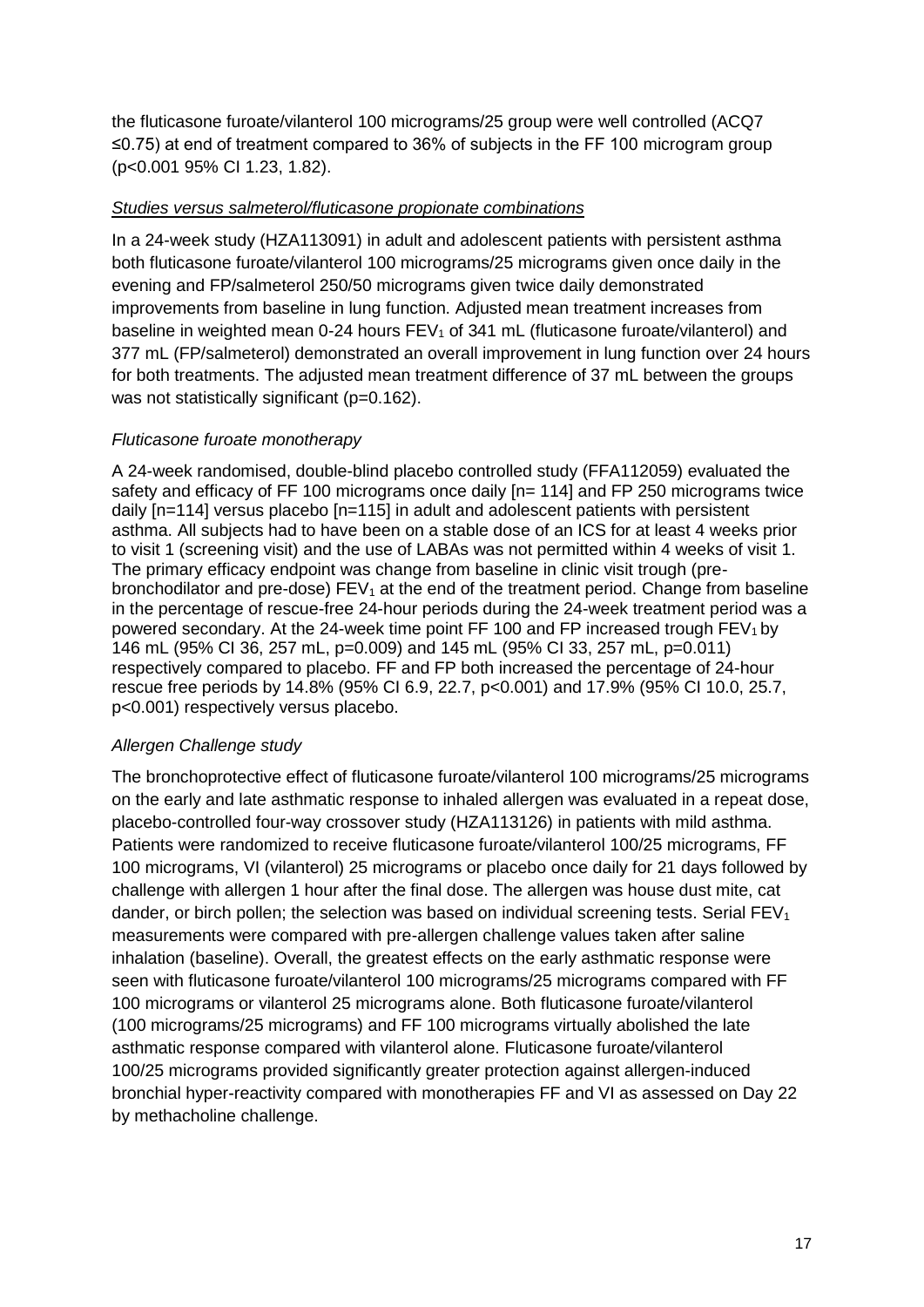#### Chronic Obstructive Pulmonary Disease

The COPD clinical development programme included a 12-week (HZC113107), two 6-month (HZC112206, HZC112207), two one-year randomised controlled studies (HZC102970, HZC102871) and one long-term study (SUMMIT) in patients with a clinical diagnosis of COPD. These studies included measures of lung function, dyspnoea and moderate and severe exacerbations.

## *Six-month studies*

HZC112206 and HZC112207 were 24-week randomised, double-blind, placebo controlled, parallel group studies comparing the effect of the combination to vilanterol and FF alone and placebo. HZC112206 evaluated the efficacy of fluticasone furoate/vilanterol 50 micrograms/25 micrograms [n=206] and fluticasone furoate/vilanterol 100 micrograms/25 micrograms [n=206] compared with FF 100 micrograms [n=206], vilanterol 25 micrograms [n=205] and placebo (n = 207), all administered once daily. HZC112207 evaluated the efficacy of fluticasone furoate/vilanterol 100 micrograms/25 micrograms [n=204] and fluticasone furoate/vilanterol 200 micrograms/25 micrograms [n=205] compared with FF 100 micrograms [n=204], 200 micrograms [n=203] and vilanterol 25 micrograms [n=203] and placebo [n=205], all administered once daily.

All patients were required to have a smoking history of at least 10 pack years; a postsalbutamol FEV<sub>1</sub>/FVC ratio less than or equal to 0.70; post-salbutamol FEV<sub>1</sub> less than or equal to 70% predicted and have a Modified Medical Research Council (mMRC) dyspnea score  $\geq$  (scale 0-4) at screening. At screening, the mean pre-bronchodilator FEV<sub>1</sub> was 42.6% and 43.6% predicted, and the mean reversibility was 15.9% and 12.0% in HZC112206 and HZC112207, respectively. The co-primary endpoints in both studies were weighted mean FEV<sub>1</sub> from zero to 4 hours post-dose at Day 168 and change from baseline in pre-dose trough  $FEV<sub>1</sub>$  at Day 169.

In an integrated analysis of both studies, fluticasone furoate/vilanterol 100 micrograms/25 micrograms showed clinically meaningful improvements in lung function. At Day 169 fluticasone furoate/vilanterol 100 micrograms/25 micrograms and vilanterol increased adjusted mean trough  $FEV<sub>1</sub>$  by 129 mL (95% CI: 91, 167 mL, p<0.001) and 83 mL (95% CI: 46, 121 mL, p<0.001) respectively compared to placebo. Fluticasone furoate/vilanterol 100 micrograms/25 micrograms increased trough  $FEV<sub>1</sub>$  by 46 mL compared to vilanterol (95% CI: 8, 83 mL, p= 0.017). At Day 168 fluticasone furoate/vilanterol 100 micrograms/25 micrograms and vilanterol increased adjusted mean weighted mean FEV<sub>1</sub> over 0-4 hours by 193 mL (95% CI: 156, 230 mL,  $p < 0.001$ ) and 145 mL (95% CI: 108, 181 mL, p<0.001) respectively compared to placebo. Fluticasone furoate/vilanterol 100/25 micrograms increased adjusted mean weighted mean  $FEV<sub>1</sub>$  over 0-4 hours by 148 mL compared to FF alone (95% CI: 112, 184 mL, p< 0.001).

In both the HZC112206 and HZC112207 studies, at Day 168, differences were seen in the adjusted mean change from baseline CRQ-SAS dyspnoea scores between the fluticasone furoate/vilanterol 100 micrograms/25 micrograms and placebo groups (HZC112206: 0.30, (95% CI 0.06,0.54 p=0.014); HZC112207: 0.24, (95% CI 0.02,0.46 p=0.029) and between the fluticasone furoate/vilanterol 100 micrograms/25 micrograms and FF 100 microgram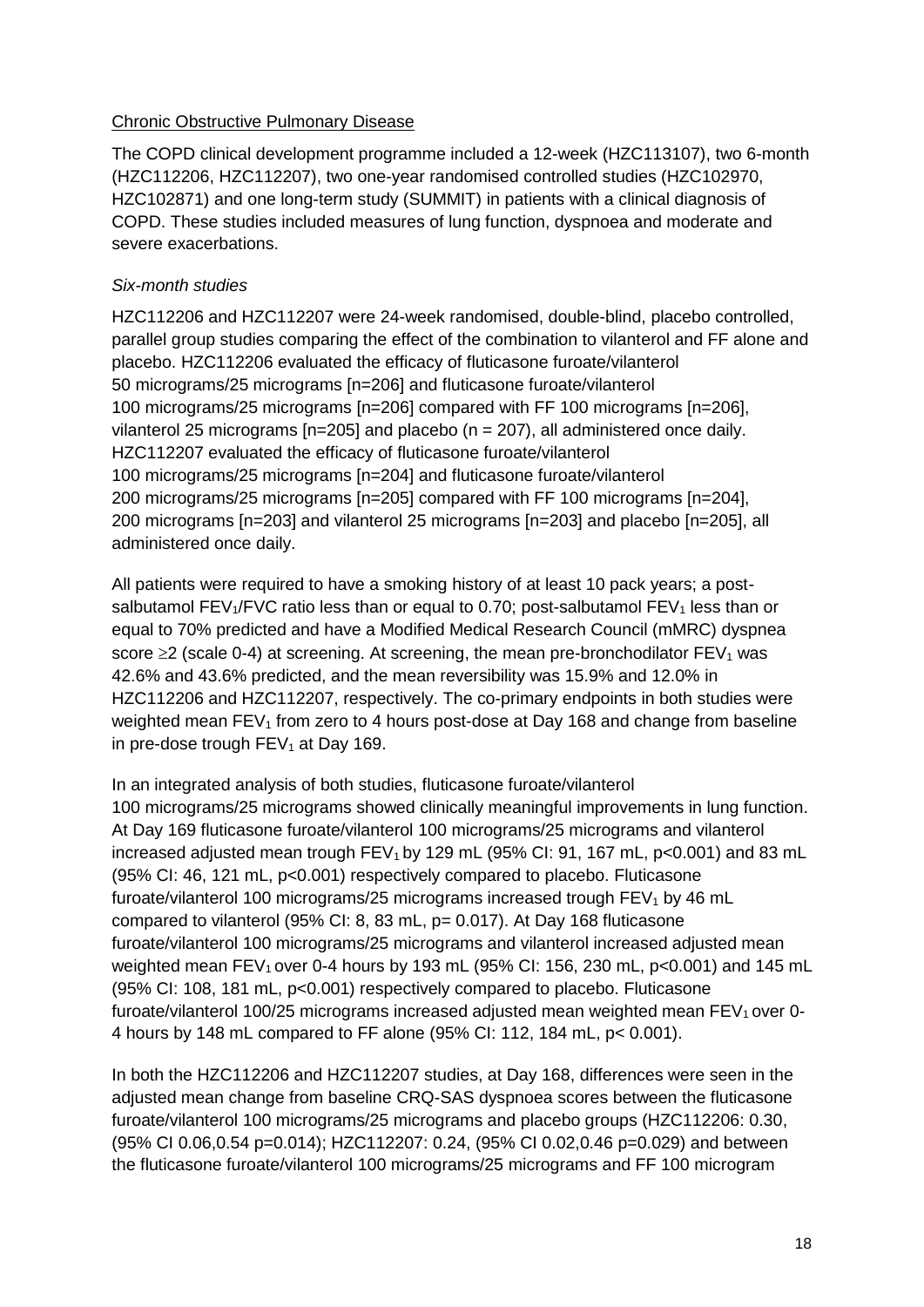groups (HZC112206: 0.24, (95% CI 0.01,0.48, p=0.044); HZC112207: 0.36, (95% CI (0.14,0.57), p=0.001). For all the other pair-wise treatment comparisons at Day 168 for the CRQ-SAS dyspnoea score, the p-value was >0.05. In both studies, none of the treatment comparisons at Day 168 achieved a minimal clinically important difference (>0.5 point improvement) in mean CRQ-SAS Dyspnoea Domain scores. Patients treated with fluticasone furoate/vilanterol 100 micrograms/25 micrograms also had significantly less cough and sputum, required significantly less rescue medication as measured by number of occasions of rescue salbutamol use (per 24-hour period) and number of night time awakenings requiring salbutamol (per 24-hour period) compared to placebo.

## *12-month studies*

Studies HZC102970 and HZC102871 were 52-week randomised, double-blind, parallelgroup, studies comparing the effect of fluticasone furoate/vilanterol 200 micrograms/25 micrograms, fluticasone furoate/vilanterol 100 micrograms/25 micrograms, fluticasone furoate/vilanterol 50 micrograms/25 micrograms with vilanterol 25 micrograms, all administered once daily, on the annual rate of moderate/severe exacerbations in subjects with COPD with a smoking history of at least 10 pack years and a post-salbutamol FEV<sub>1</sub>/FVC ratio less than or equal to 0.70 and postsalbutamol FEV<sub>1</sub> less than or equal to 70% predicted and documented history of ≥1 COPD exacerbation that required antibiotics and/or oral corticosteroids or hospitalisation in the 12 months prior to visit 1. The primary endpoint was the annual rate of moderate and severe exacerbations. Moderate/severe exacerbations were defined as worsening symptoms that required treatment with oral corticosteroids and/or antibiotics or in-patient hospitalisation. Both studies had a 4-week run-in period during which all subjects received open-label FP/salmeterol 250/50 twice daily to standardise COPD pharmacotherapy and stabilise disease prior to randomisation to blinded study medication for 52 weeks. Prior to run-in, subjects discontinued use of previous COPD medications except short-acting bronchodilators. The use of concurrent inhaled long-acting bronchodilators (beta $_2$ -agonist and anticholinergic), ipratropium/salbutamol combination products, oral beta $_2$ -agonists, and theophylline preparations were not allowed during the treatment period. Oral corticosteroids and antibiotics were allowed for the acute treatment of COPD exacerbations with specific guidelines for use. Subjects used salbutamol on an as-needed basis throughout the studies.

The results of an integrated analysis showed that treatment with fluticasone furoate/vilanterol 100/25 micrograms once daily resulted in a 27% reduction in the annual rate of moderate or severe COPD exacerbations compared with vilanterol (95% CI: 0.63, 0.84 (p<0.001). Similar reductions in the time to first exacerbation and exacerbations requiring systemic corticosteroid use were observed with fluticasone furoate/vilanterol 100/25 micrograms once daily.

|                              |                                   | <b>HZC102970</b>                 |                                | HZC102871                 |                                | HZC102970 and HZC102871<br>integrated |  |
|------------------------------|-----------------------------------|----------------------------------|--------------------------------|---------------------------|--------------------------------|---------------------------------------|--|
| <b>Endpoint</b>              | <b>Vilanterol</b><br>$(n=409)$    | <b>FF/VI 100/25</b><br>$(n=403)$ | <b>Vilanterol</b><br>$(n=409)$ | FF/VI 100/25<br>$(n=403)$ | <b>Vilanterol</b><br>$(n=818)$ | <b>FF/VI 100/25</b><br>$(n=806)$      |  |
|                              | Moderate and severe exacerbations |                                  |                                |                           |                                |                                       |  |
| Adjusted mean<br>annual rate | 1 14                              | 0.90                             | 1.05                           | 0.70                      | 1 1 1                          | 0.81                                  |  |

| Table 7. Analysis of Exacerbation Rates following 12 months of treatment |  |  |
|--------------------------------------------------------------------------|--|--|
|                                                                          |  |  |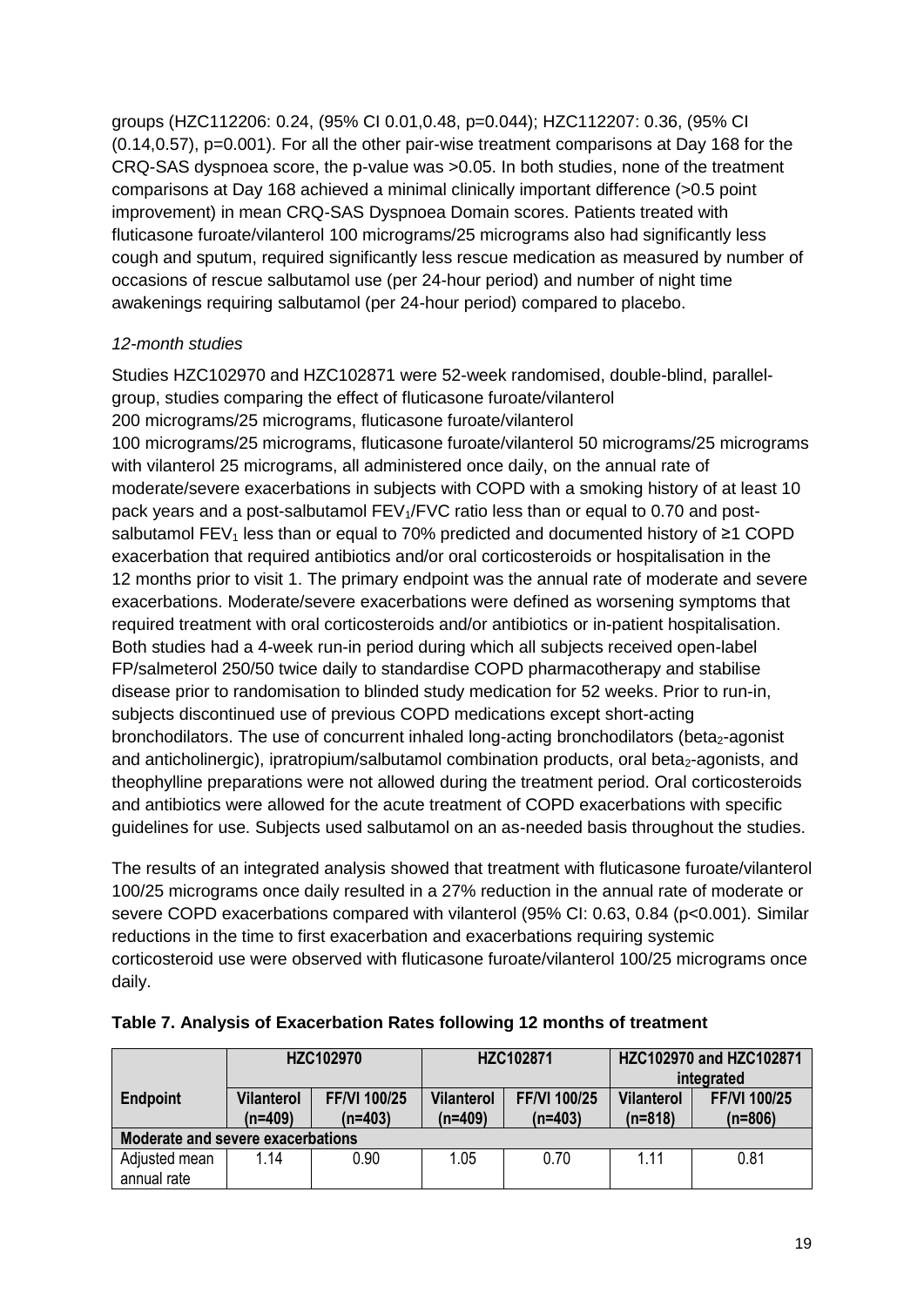| Ratio vs VI                                           |      | 0.79         |      | 0.66         |      | 0.73         |
|-------------------------------------------------------|------|--------------|------|--------------|------|--------------|
| 95% CI                                                |      | (0.64, 0.97) |      | (0.54, 0.81) |      | (0.63, 0.84) |
| p-value                                               |      | 0.024        |      | < 0.001      |      | < 0.001      |
| % reduction                                           |      | 21           |      | 34           |      | 27           |
| 95% CI                                                |      | (3, 36)      |      | (19, 46)     |      | (16, 37)     |
| Time to first                                         |      |              |      |              |      |              |
| exacerbation:                                         |      |              |      |              |      |              |
| Hazard ratio                                          |      | 0.80         |      | 0.72         |      | 0.76         |
| (95% CI)                                              |      | (0.66, 0.99) |      | (0.59, 0.89) |      | (0.66, 0.88) |
| % risk                                                |      | 20           |      | 28           |      | 24           |
| reduction                                             |      |              |      |              |      |              |
| p-value                                               |      | 0.036        |      | 0.002        |      | p<0.001      |
| Exacerbations requiring systemic/oral corticosteroids |      |              |      |              |      |              |
| Annual rate                                           | 0.86 | 0.66         | 0.84 | 0.52         | 0.87 | 0.61         |
| Ratio vs VI                                           |      | 0.77         |      | 0.62         |      | 0.70         |
| 95% CI                                                |      | (0.60, 0.99) |      | (0.49, 0.78) |      | (0.59, 0.83) |
| p-value                                               |      | 0.041        |      | < 0.001      |      | < 0.001      |
| % reduction                                           |      | 23           |      | 38           |      | 30           |
| 95% CI                                                |      | (1, 40)      |      | (22, 51)     |      | (17, 41)     |

In an integrated analysis of HZC102970 and HZC102871 at week 52, an improvement was seen when comparing the fluticasone furoate/vilanterol 100 micrograms/25 micrograms vs. vilanterol 25 micrograms in adjusted mean trough  $FEV<sub>1</sub>$  (42 mL 95% CI: 19, 64 mL, p<0.001). The 24-hour bronchodilator effect of fluticasone furoate/vilanterol was maintained from the first dose throughout a one-year treatment period with no evidence of loss in efficacy (no tachyphylaxis).

Overall, across the two studies combined 2,009 (62%) patients had cardiovascular history/risk factors at screening. The incidence of cardiovascular history/risk factors was similar across the treatment groups with patients in the cardiovascular history/risk factors subgroup most commonly suffering from hypertension (46%), followed by hypercholesterolemia (29%) and diabetes mellitus (12 %). Similar effects in reduction of moderate and severe exacerbations were observed in this subgroup as compared with the overall population. In patients with a cardiovascular history/risk factors, fluticasone furoate/vilanterol 100 micrograms/25 micrograms resulted in a significantly lower annual rate of moderate/severe COPD exacerbations compared with vilanterol (adjusted mean annual rates of 0.83 and 1.18 respectively, 30% reduction (95% CI 16, 42%, p<0.001). Improvements were also seen in this subgroup at week 52 when comparing the fluticasone furoate/vilanterol 100 micrograms/25 micrograms vs. vilanterol 25 micrograms in adjusted mean trough  $FEV_1$  (44 mL 95% CI: 15, 73 mL, (p=0.003).

## *Long-term study*

SUMMIT was a multi-centre, randomised, double-blind study evaluating the effect on survival of fluticasone furoate/vilanterol 100/25 micrograms compared with placebo. 16,590 patients were randomised and of these, 16,485 subjects were included in the intentto-treat efficacy population. Subjects were treated for up to 4 years (mean 1.7 years) with either fluticasone furoate/vilanterol 100/25 micrograms, fluticasone furoate 100 micrograms, vilanterol 25 micrograms, or placebo. All subjects had COPD with moderate airflow limitation  $(\geq 50\%$  and  $\leq 70\%$  predicted FEV<sub>1</sub>) and a history of, or an increased risk of, cardiovascular (CV) disease. The primary endpoint was all-cause mortality, while secondary endpoints were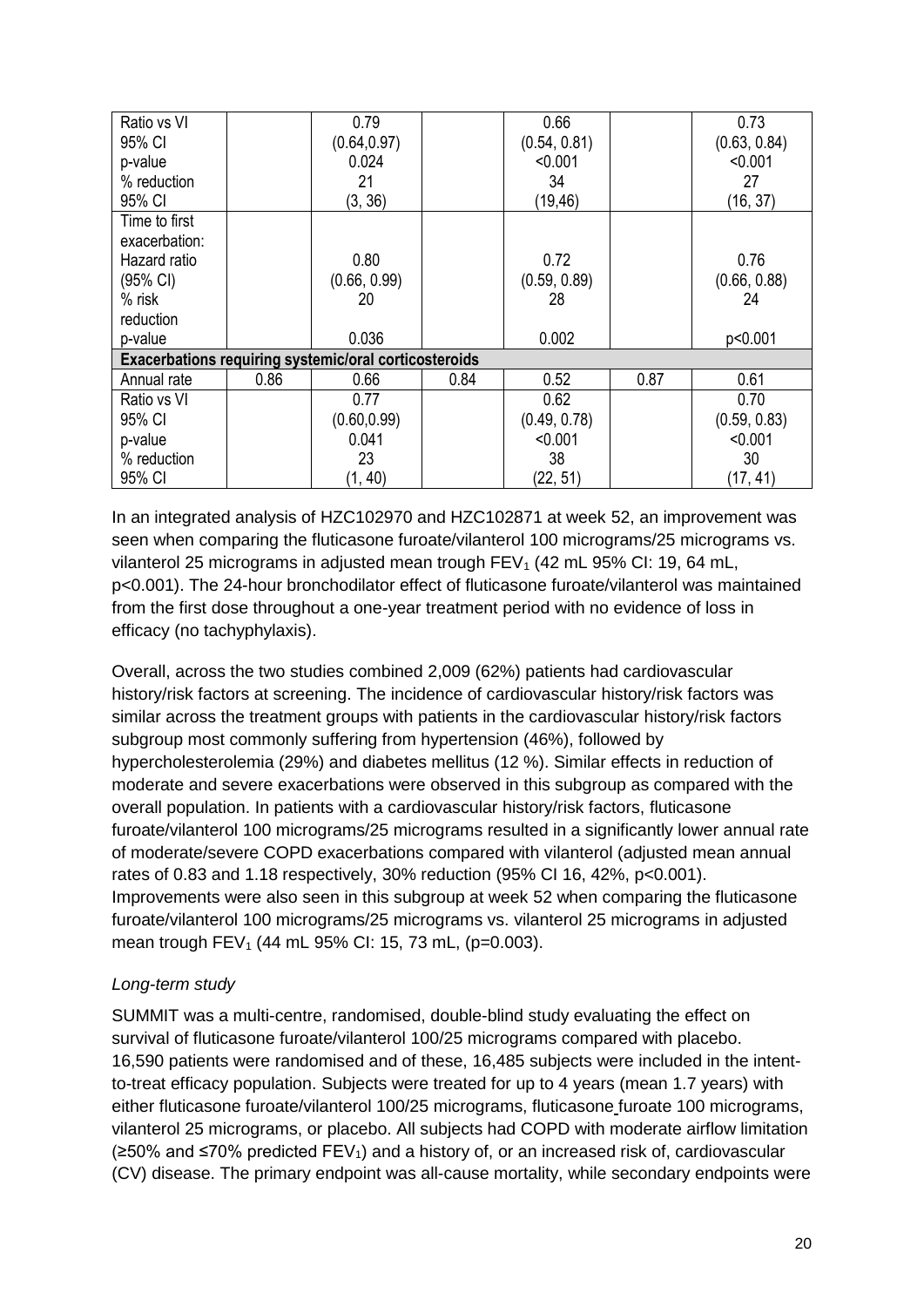a composite of cardiovascular events (on-treatment cardiovascular death, myocardial infarction, stroke, unstable angina, or transient ischemic attack) and the rate of decline in post-bronchodilator  $FEV<sub>1</sub>$ . In the year prior to study start, 39% of subjects experienced at least one COPD exacerbation and 15% experienced 2 or more COPD exacerbations. Prior to the start of the study, 35% of subjects were taking long-acting beta<sub>2</sub> agonists and 15% were taking long-acting anti-cholinergic medications – these medications were stopped prior to study entry per protocol. The patient baseline characteristics described above are provided in the table below per treatment arm:

| <b>Baseline characteristic</b>         | FF/VI 100/25 | <b>FF 100</b> | <b>VI 25</b> | <b>Placebo</b> |
|----------------------------------------|--------------|---------------|--------------|----------------|
|                                        | $N = 4121$   | $N = 4135$    | $N = 4118$   | $N = 4111$     |
| COPD exacerbation history, n (%)       |              |               |              |                |
|                                        | 2528 (61)    | 2546 (62)     | 2500 (61)    | 2447 (60)      |
|                                        | 998 (24)     | 990 (24)      | 988 (24)     | 1044 (25)      |
| $\geq$ 2                               | 595 (14)     | 599 (14)      | 630 (15)     | 620 (15)       |
| Baseline medications, n (%)            |              |               |              |                |
| Long-acting beta <sub>2</sub> -agonist | 1456 (35)    | 1432 (35)     | 1464 (36)    | 1417 (34)      |
| Long-acting anticholinergic            | 638 (15)     | 619 (15)      | 634 (15)     | 659 (16)       |
| <b>Inhaled Corticosteroids</b>         | 1394 (34)    | 1369 (33)     | 1374 (33)    | 1349 (33)      |

**Table 8. Summary of Baseline Characteristics from Study HZC113782 (SUMMIT)**

All-cause mortality was not statistically significantly different between placebo and fluticasone furoate/vilanterol (HR 0.878; 95% CI: 0.739, 1.042). All-cause mortality (per 100 patient-years) was 3.1 for fluticasone furoate/vilanterol, 3.5 for placebo, 3.2 for fluticasone furoate, and 3.4 for vilanterol.

The mean rate of decline in  $FEV_1$  was fluticasone furoate/vilanterol, 38 mL/year; placebo, 46 mL/year; fluticasone furoate, 38 mL/year; and vilanterol, 47 mL/year.

The incidence of cardiovascular composite events (per 100 patient-years of treatment exposure) was 2.5 for fluticasone furoate/vilanterol, 2.7 for placebo, 2.4 for fluticasone furoate, and 2.6 for vilanterol.

The annual rate of severe exacerbations per patient per year (requiring hospitalisation) was 0.05 for fluticasone furoate/vilanterol, 0.07 for placebo, 0.06 for fluticasone furoate, and 0.06 for vilanterol.

|                                                                                            | <b>FF/VI 100/25</b> | <b>FF 100</b> | <b>VI 25</b> | <b>Placebo</b> |
|--------------------------------------------------------------------------------------------|---------------------|---------------|--------------|----------------|
| <b>Efficacy endpoint</b>                                                                   | $N = 4121$          | $N = 4135$    | $N = 4118$   | $N = 4111$     |
| All-cause mortality (per 100 patient-<br>years)                                            | 3.1                 | 3.2           | 3.4          | 3.5            |
| $FEV1$ decline (mL/year)                                                                   | 38                  | 38            | 47           | 46             |
| Cardiovascular composite endpoint<br>(per 100 patient-years of treatment<br>exposure)      | 2.5                 | 2.4           | 2.6          | 2.7            |
| Annual rate of severe exacerbations<br>per patient per year (requiring<br>hospitalisation) | 0.05                | 0.06          | 0.06         | 0.07           |

**Table 9. Summary of Efficacy Data from Study HZC113782 (SUMMIT)**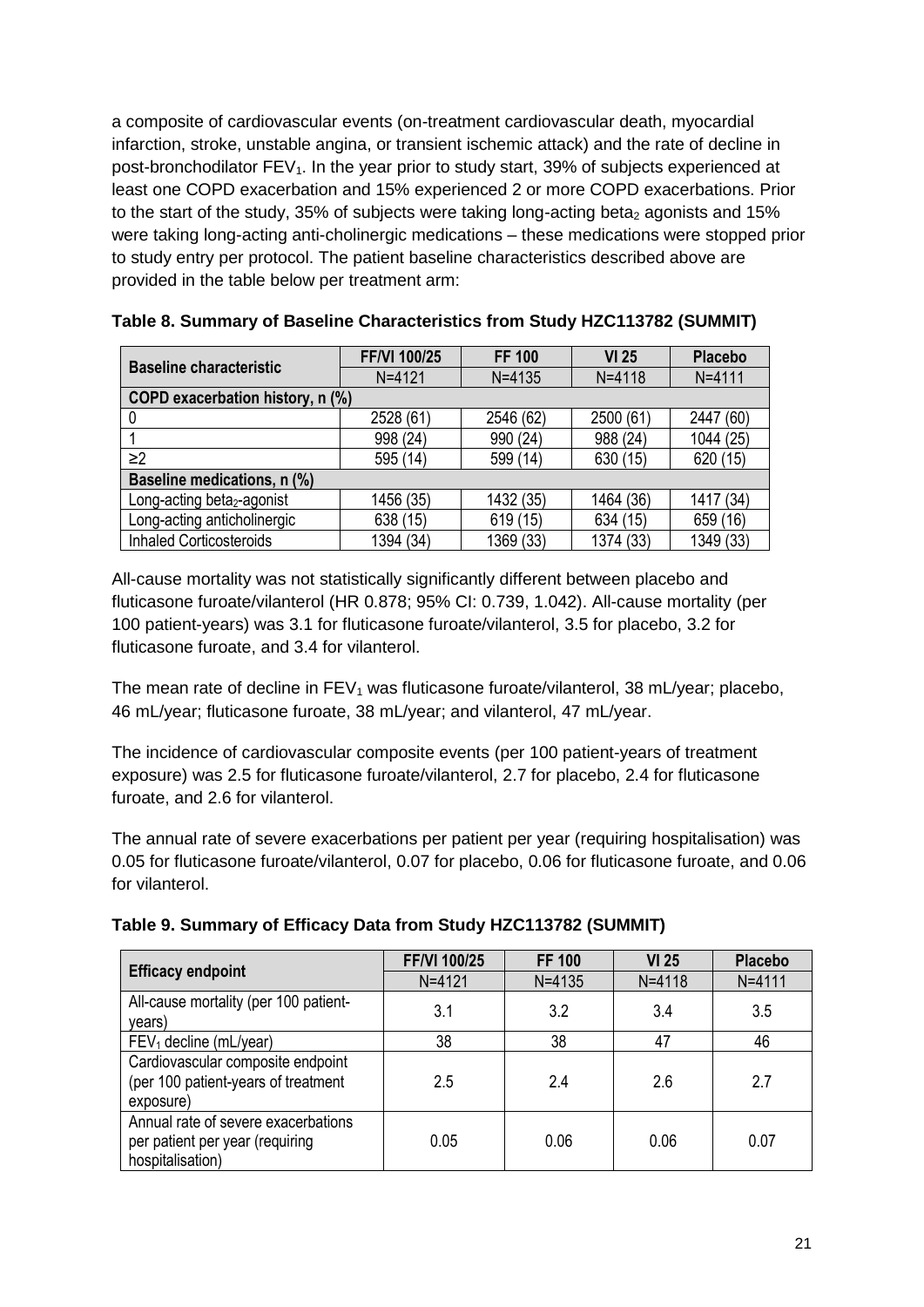#### *Studies versus salmeterol/fluticasone propionate combinations*

In a 12-week study (HZC113107) in COPD patients both fluticasone furoate/vilanterol 100 micrograms/25 micrograms given once daily in the morning and FP/salmeterol 500/50 micrograms given twice daily, demonstrated improvements from baseline in lung function. Adjusted mean treatment increases from baseline in weighted mean 0-24 hours  $FEV<sub>1</sub>$  of 130 mL (fluticasone furoate/vilanterol) and 108 mL (FP/salmeterol) demonstrated an overall improvement in lung function over 24 hours for both treatments. The adjusted mean treatment difference of 22 mL (95% CI: -18, 63 mL) between the groups was not statistically significant (p=0.282). A clinically meaningful mean improvement was achieved for mean change from baseline in SGRQ Total Score after 12 weeks of treatment for the fluticasone furoate/vilanterol 100 micrograms/25 micrograms once daily treatment group (-4.78) but not for the FP/salmeterol 500/50 twice daily treatment group (-3.29). The adjusted mean treatment difference was -1.50 (p=0.215. 95% CI (-3.86, 0.87).

## **5.2 PHARMACOKINETIC PROPERTIES**

## **Absorption**

The absolute bioavailability for fluticasone furoate and vilanterol when administered by inhalation as fluticasone furoate/vilanterol was on average 15.2% and 27.3%, respectively. The oral bioavailability of both fluticasone furoate and vilanterol was low, on average 1.26% and <2%, respectively. Given this low oral bioavailability, systemic exposure for fluticasone furoate and vilanterol following inhaled administration is primarily due to absorption of the inhaled portion of the dose delivered to the lung.

## **Distribution**

Following intravenous dosing, both fluticasone furoate and vilanterol are extensively distributed with average volumes of distribution at steady state of 661 L and 165 L, respectively.

Both fluticasone furoate and vilanterol have a low association with red blood cells. In vitro plasma protein binding in human plasma of fluticasone furoate and vilanterol was high, on average >99.6% and 93.9%, respectively. There was no decrease in the extent of in vitro plasma protein binding in subjects with renal or hepatic impairment.

Fluticasone furoate and vilanterol are substrates for P-glycoprotein (P-gp), however, concomitant administration of fluticasone furoate/vilanterol with P-gp inhibitors is considered unlikely to alter fluticasone furoate or vilanterol systemic exposure since they are both well absorbed molecules.

## **Metabolism**

Based on *in vitro* data, the major routes of metabolism of both fluticasone furoate and vilanterol in human are mediated primarily by CYP3A4.

Fluticasone furoate is primarily metabolised through hydrolysis of the S-fluoromethyl carbothioate group to metabolites with significantly reduced corticosteroid activity.

Vilanterol is primarily metabolised by O-dealkylation to a range of metabolites with significantly reduced  $\beta_1$ - and  $\beta_2$ -agonist activity.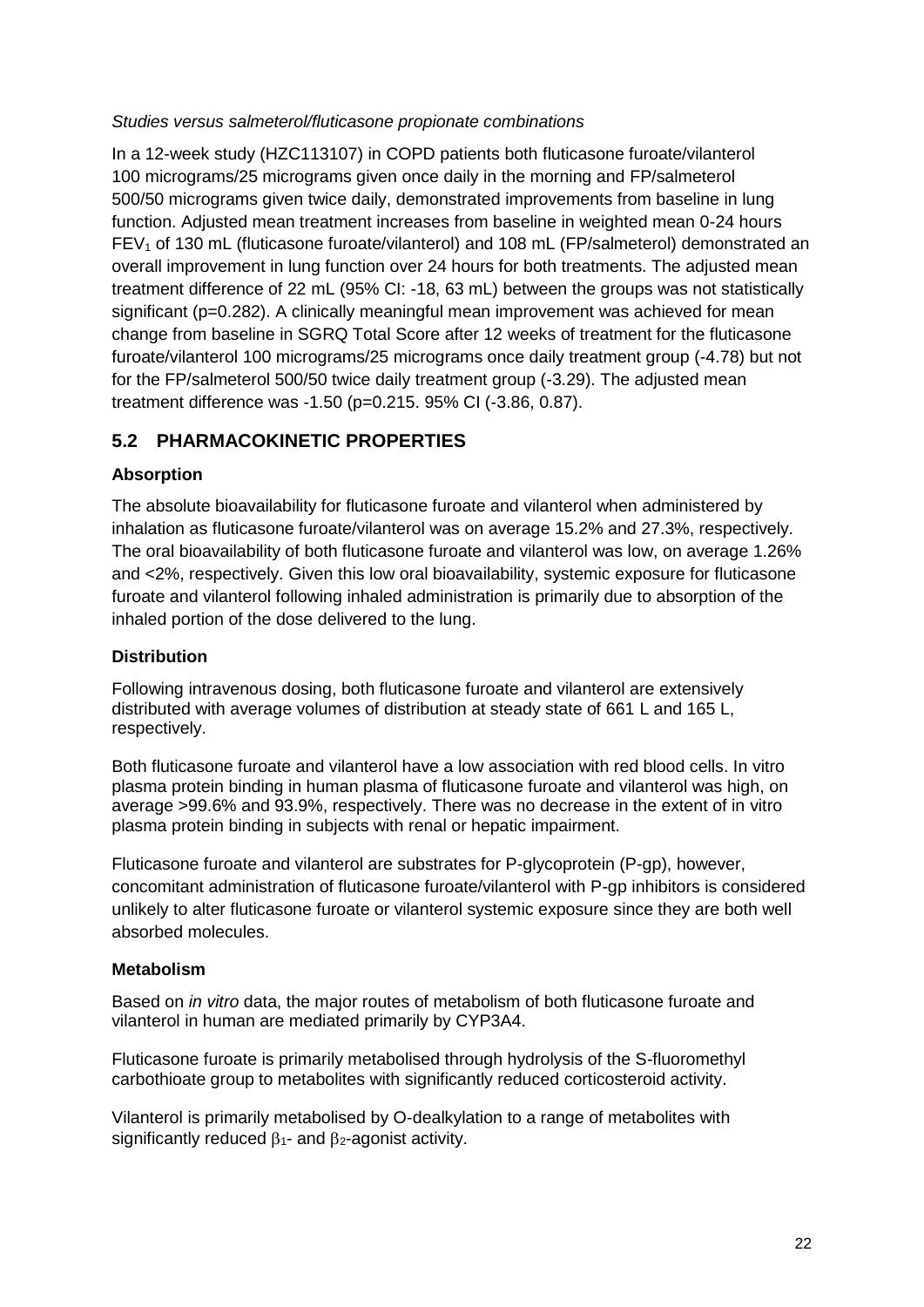A repeat dose CYP3A4 drug interaction study was performed in healthy subjects with the fluticasone furoate/vilanterol combination (200/25) and the strong CYP3A4 inhibitor ketoconazole (400 mg). Co-administration increased mean fluticasone furoate  $AUC_{(0-24)}$  and  $C<sub>max</sub>$  by 36% and 33%, respectively. The increase in fluticasone furoate exposure was associated with a 27% reduction in 0-24 h weighted mean serum cortisol. Co-administration increased mean vilanterol  $AUC_{(0.1)}$  and  $C_{\text{max}}$  65% and 22%, respectively. The increase in vilanterol exposure was not associated with an increase in beta-agonist related systemic effects on heart rate, blood potassium or QTcF interval.

## **Excretion**

Following oral administration, fluticasone furoate was eliminated in humans mainly by metabolism with metabolites being excreted almost exclusively in faeces, with <1% of the recovered radioactive dose eliminated in the urine. The apparent plasma elimination half-life of fluticasone furoate following inhaled administration of fluticasone furoate/vilanterol was, on average, 24 hours.

Following oral administration, vilanterol was eliminated in humans mainly by metabolism followed by excretion of metabolites in urine and faeces of approximately 70% and 30% of the radioactive dose, respectively. The apparent plasma elimination half-life of vilanterol following inhaled administration of fluticasone furoate/vilanterol was, on average, 2.5 hours.

### **Special Patient Populations**

Population PK meta-analyses for fluticasone furoate and vilanterol were conducted in phase III studies in subjects with asthma or COPD. The impact of demographic covariates (age, gender, weight, BMI, racial group, ethnicity) on the pharmacokinetics of fluticasone furoate and vilanterol were evaluated as part of the population pharmacokinetic analysis.

#### Race

In elderly subjects with asthma or COPD estimates of fluticasone furoate  $AUC_{(0-24)}$  for East Asian, Japanese and South Asian subjects (12-14% subjects) were up to 53% higher on average compared with Caucasian subjects. However, there was no evidence for the higher systemic exposure in these populations to be associated with greater effect on 24 hour urinary cortisol excretion. There was no effect of race on pharmacokinetic parameter estimates of vilanterol in subjects with COPD.

In subjects with asthma, on average, vilanterol  $C_{\text{max}}$  is estimated to be 220 to 287% higher and  $AUC_{(0-24)}$  comparable for those subjects from an Asian heritage compared with subjects from other racial groups. However, there was no evidence that this higher vilanterol  $C_{\text{max}}$ resulted in clinically significant effects on heart rate.

#### Children

BREO ELLIPTA should not be used in children (i.e. patients younger than 12 years of age).

In adolescents (12 years or older), there are no recommended dose modifications.

#### Elderly

The effects of age on the pharmacokinetics of fluticasone furoate and vilanterol were determined in phase III studies in COPD and asthma.

There was no evidence for age (12-84) to affect the PK of fluticasone furoate or vilanterol in subjects with asthma.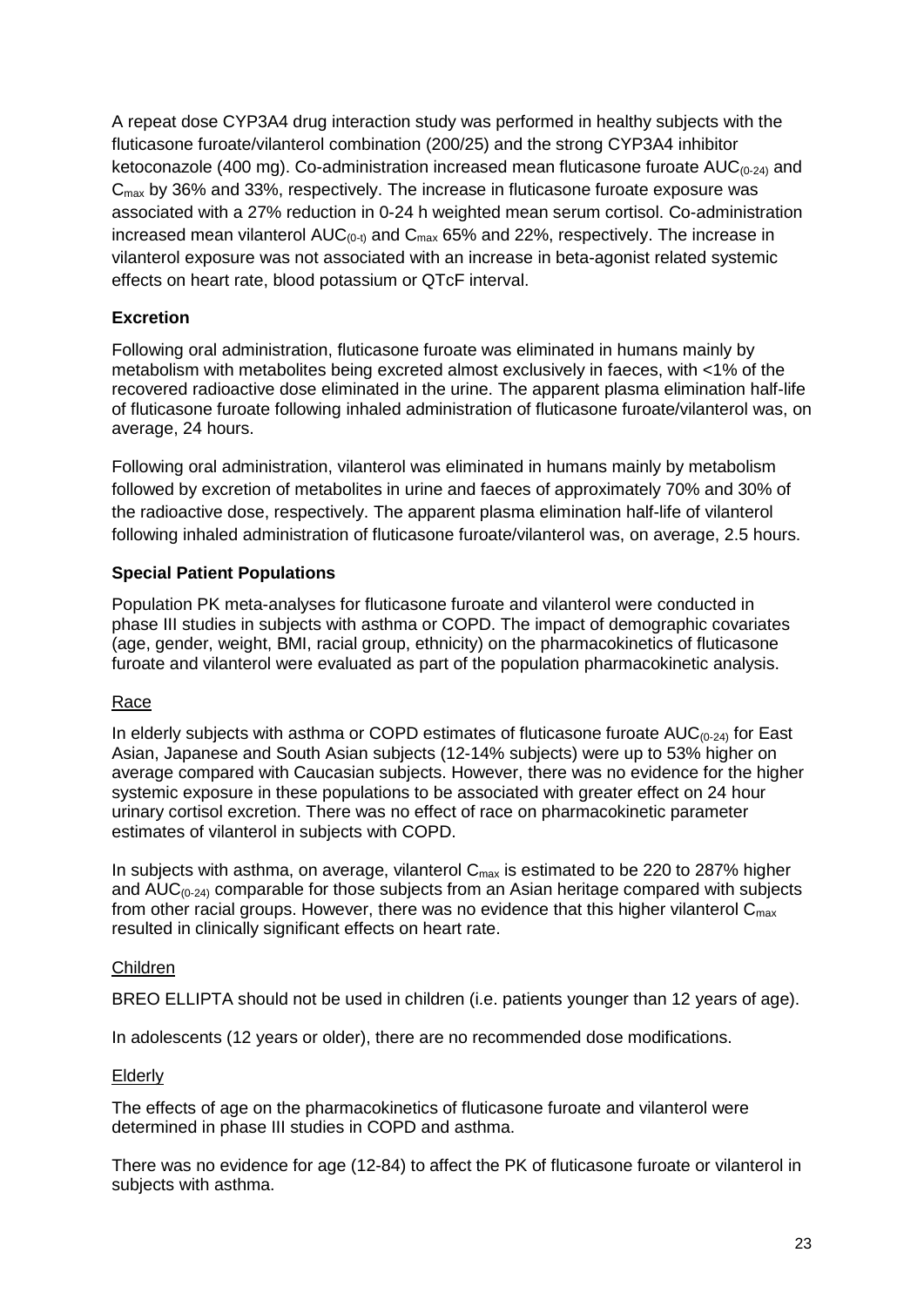There was no evidence for age to affect the PK of fluticasone furoate in subjects with COPD while there was an increase (37%) in AUC  $_{(0-24)}$  of vilanterol over the observed age range of 41 to 84 years. For an elderly subject (aged 84 years) with low bodyweight (35 kg) vilanterol AUC  $(0.24)$  is predicted to be 35% higher than the population estimate (subject with COPD aged 60 years and bodyweight of  $70$  kg), whilst  $C_{\text{max}}$  was unchanged. These differences are unlikely to be of clinical relevance.

#### Renal Impairment

A clinical pharmacology study of fluticasone furoate/vilanterol showed that severe renal impairment (creatinine clearance <30 mL/min) did not result in significantly greater exposure to fluticasone furoate or vilanterol or more marked corticosteroid or beta<sub>2</sub>-agonist systemic effects compared with healthy subjects. No dose adjustment is required for patients with renal impairment.

The effects of haemodialysis have not been studied.

### Hepatic Impairment

Following repeat dosing of fluticasone furoate/vilanterol for 7 days, there was an increase in fluticasone furoate systemic exposure (up to three-fold as measured by  $AUC_{(0-24)}$ ) in subjects with hepatic impairment (Child-Pugh A, B or C) compared with healthy subjects. The increase in fluticasone furoate systemic exposure (fluticasone furoate/vilanterol 200/25 micrograms) in subjects with moderate hepatic impairment (Child-Pugh B) was associated with an average 34% reduction in serum cortisol compared with healthy subjects. In subjects with severe hepatic impairment (Child-Pugh C) that received a lower dose of 100/12.5 micrograms there was no reduction in serum cortisol. For patients with moderate or severe hepatic impairment the maximum dose is 100/25 micrograms (see Section 4.2 DOSE AND METHOD OF ADMINISTRATION).

Following repeat dosing of fluticasone furoate/vilanterol for 7 days, there was no significant increase in systemic exposure to vilanterol  $(C_{\text{max}}$  and AUC) in subjects with mild, moderate, or severe hepatic impairment (Child-Pugh A, B or C).

There were no clinically relevant effects of the fluticasone furoate/vilanterol combination on beta-adrenergic systemic effects (heart rate or serum potassium) in subjects with mild or moderate hepatic impairment (vilanterol, 25 micrograms) or with severe hepatic impairment (vilanterol, 12.5 micrograms) compared with healthy subjects.

## **Gender, Weight and BMI**

There was no evidence for gender, weight or BMI to influence the pharmacokinetics of fluticasone furoate based on a population pharmacokinetic analysis of phase III data in 1,213 subjects with asthma (712 females) and 1,225 subjects with COPD (392 females).

There was no evidence for gender, weight or BMI to influence the pharmacokinetics of vilanterol based on a population pharmacokinetic analysis in 856 subjects with asthma (500 females) and 1,091 subjects with COPD (340 females).

No dosage adjustment is necessary based on gender, weight or body mass index (BMI).

## **5.3 PRECLINICAL SAFETY DATA**

## **Genotoxicity**

Fluticasone furoate was not genotoxic in a standard battery of studies.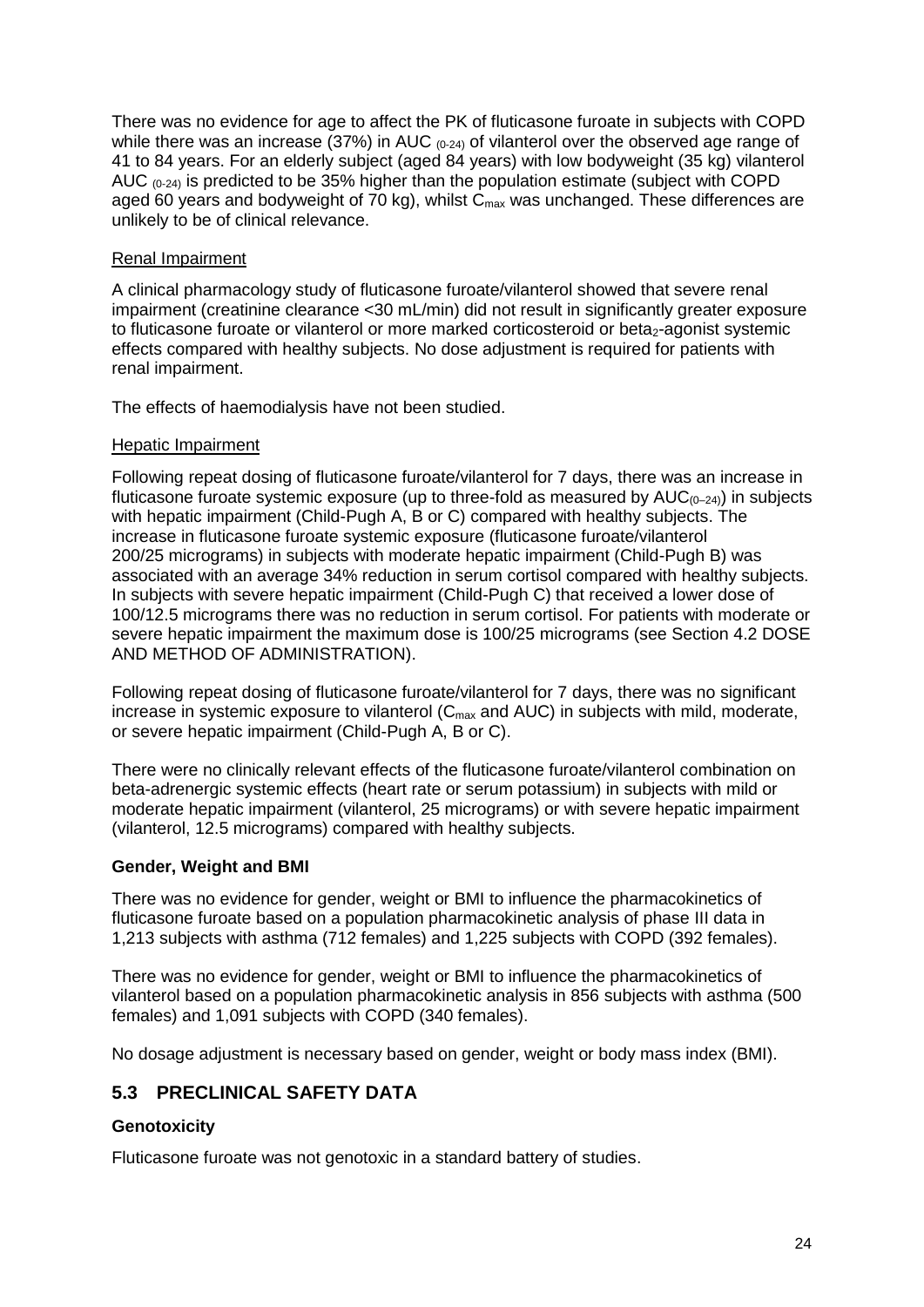Vilanterol was negative in a complete battery of *in vitro* (Ames, UDS, SHE cell) assays and *in vivo* (rat bone marrow micronucleus) assays and equivocal in the mouse lymphoma assay. The weight of evidence suggests that vilanterol does not pose a genotoxic risk.

## **Carcinogenicity**

No carcinogenicity studies were performed with the fluticasone furoate/vilanterol triphenylacetate combination.

Fluticasone furoate was not carcinogenic in lifetime inhalation studies in rats or mice at exposures similar to those at the maximum recommended human dose, based on AUC.

Proliferative effects in the female rat and mouse reproductive tract and rat pituitary gland were observed in lifetime inhalation studies with vilanterol, consistent with findings for other beta<sub>2</sub>-agonists. There was no increase in tumour incidence in rats or mice at exposures 1- or 30-fold, respectively, those at the maximum recommended human dose, based on AUC.

# **6 PHARMACEUTICAL PARTICULARS**

## **6.1 LIST OF EXCIPIENTS**

lactose monohydrate (which contains milk protein) magnesium stearate

## **6.2 INCOMPATIBILITIES**

Incompatibilities were either not assessed or not identified as part of the registration of this medicine.

## **6.3 SHELF LIFE**

In Australia, information on the shelf life can be found on the public summary of the Australian Register of Therapeutic Goods (ARTG). The expiry date can be found on the packaging.

Following removal from the tray, the product may be stored for a maximum period of 1 month. Write the date the inhaler should be discarded on the label in the space provided. The date should be added as soon as the inhaler has been removed from the tray.

## **6.4 SPECIAL PRECAUTIONS FOR STORAGE**

Store below 30°C. If stored in the refrigerator, allow the inhaler to return to room temperature for at least an hour before use.

## **6.5 NATURE AND CONTENTS OF CONTAINER**

BREO ELLIPTA is a moulded plastic inhaler with a light grey body, a pale blue mouthpiece cover and a dose counter, packed in a foil tray which contains a desiccant sachet. The tray is sealed with a peelable lid.

The inhaler contains two strips of either 30 or 14 regularly distributed blisters.

Not all pack sizes may be distributed in Australia.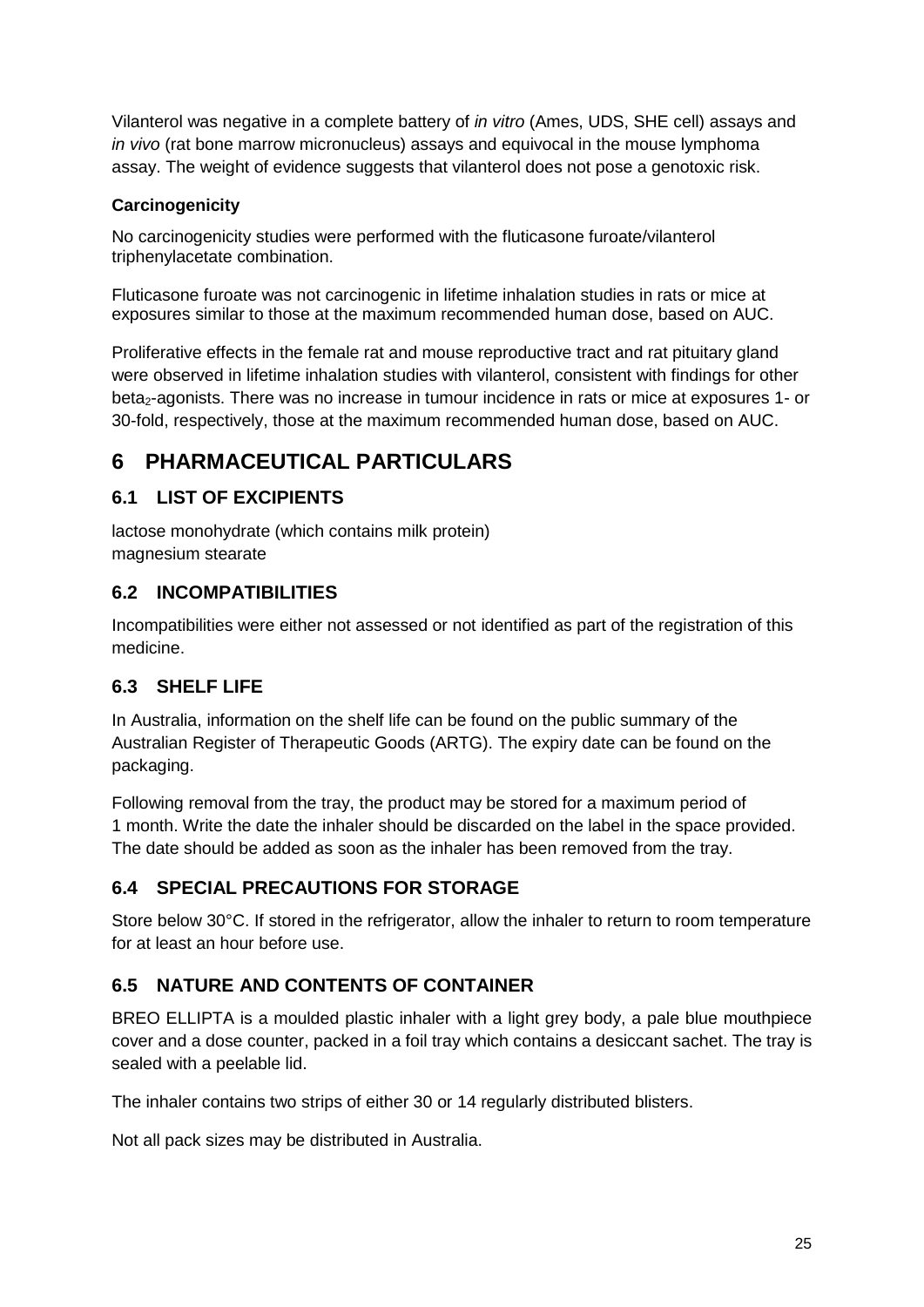## **6.6 SPECIAL PRECAUTIONS FOR DISPOSAL**

In Australia, any unused medicine or waste material should be disposed of by taking to your local pharmacy.

## **6.7 PHYSICOCHEMICAL PROPERTIES**

Fluticasone furoate is practically insoluble or insoluble in water, and slightly soluble in acetone, dimethylsulphoxide and ethanol.

Vilanterol trifenatate is practically insoluble or insoluble in water and slightly soluble in methanol, ethanol, acetonitrile and propan-2-ol.

| <b>Fluticasone furoate</b>  |                                                                                                                                                                                                           |
|-----------------------------|-----------------------------------------------------------------------------------------------------------------------------------------------------------------------------------------------------------|
| Chemical name               | androsta-1,4-diene-17-carbothioic acid, 6,9-difluoro-17-[(2-<br>furanylcarbonyl) oxy]-11-hydroxy-16-methyl-3-oxo-, S-<br>(fluoromethyl) ester, $(6\alpha, 11\beta, 16\alpha, 17\alpha)$ - (9CI)           |
| Molecular formula           | $C_{27}H_{29}F_{3}O_{6}S$                                                                                                                                                                                 |
| Structure                   | HО<br>Ė<br>F                                                                                                                                                                                              |
| Vilanterol (as trifenatate) |                                                                                                                                                                                                           |
| Chemical name               | benzeneacetic acid, $\alpha$ , $\alpha$ -diphenyl-, compd. with $(\alpha$ 1R)- $\alpha$ 1-[[[6-<br>[2-[(2,6-dichlorophenyl)methoxy]ethoxy] hexyl]amino]methyl]-<br>4-hydroxy-1,3-benzene dimethanol (1:1) |
| Molecular formula           | $C_{24}H_{33}Cl_2NO_5.C_{20}H_{16}O_2$                                                                                                                                                                    |
| <b>Structure</b>            | СI<br>OН<br>HO<br>.Ph <sub>2</sub> CCO <sub>2</sub> H<br>HO                                                                                                                                               |

## **Chemical structure**

## **CAS number**

Fluticasone furoate: 397864-44-7

Vilanterol trifenatate: 503070-58-4

# **7 MEDICINE SCHEDULE (POISONS STANDARD)**

Schedule 4 – Prescription Only Medicine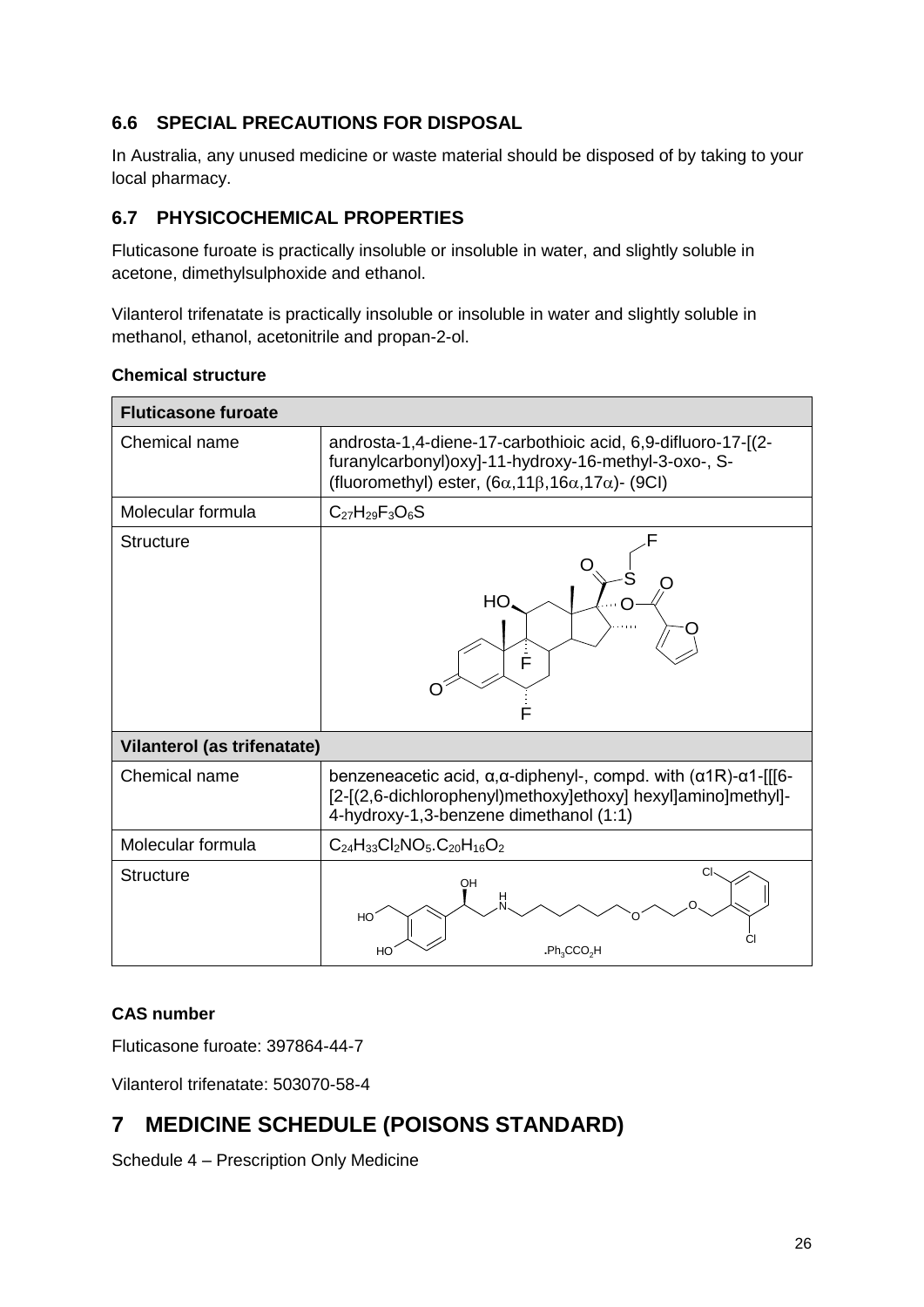# **8 SPONSOR**

GlaxoSmithKline Australia Pty Ltd

Level 4,

436 Johnston Street,

Abbotsford, Victoria, 3067

# **9 DATE OF FIRST APPROVAL**

17 April 2014

# **10 DATE OF REVISION**

25 October 2018

| <b>Section</b><br>Changed | <b>Summary of new information</b>                                                                                                                                                                                                                               |
|---------------------------|-----------------------------------------------------------------------------------------------------------------------------------------------------------------------------------------------------------------------------------------------------------------|
| 2                         | Excipient of known effect details clarified                                                                                                                                                                                                                     |
| 3                         | New text on pharmaceutical dose form added                                                                                                                                                                                                                      |
| 4.2                       | Text reorganised under new headings                                                                                                                                                                                                                             |
| 4.4                       | Addition of central serous chorioretinopathy (CSCR) in the 'Systemic<br>corticosteroid effects' section<br>Addition of a new precaution regarding 'Hyperglycaemia'<br>Removal of conflicting pneumonia incidence frequency statement in<br>'Pneumonia' section, |
| 4.8                       | Addition of hyperglycaemia in Post-Marketing Experience table, and<br>relocation of Respiratory, thoracic and mediastinal disorders row within<br>table                                                                                                         |
| 6.5                       | Text pertaining to container closure relocated from Section 3                                                                                                                                                                                                   |
| 6.7                       | Text presented in tabular format                                                                                                                                                                                                                                |
| All                       | PI reformatted, minor editorial and formatting changes                                                                                                                                                                                                          |

## **SUMMARY TABLE OF CHANGES**

Version 9.0

Trade marks are owned by or licensed to the GSK group of companies.

BREO ELLIPTA was developed in collaboration with Innoviva.

© 2018 GSK group of companies or its licensor.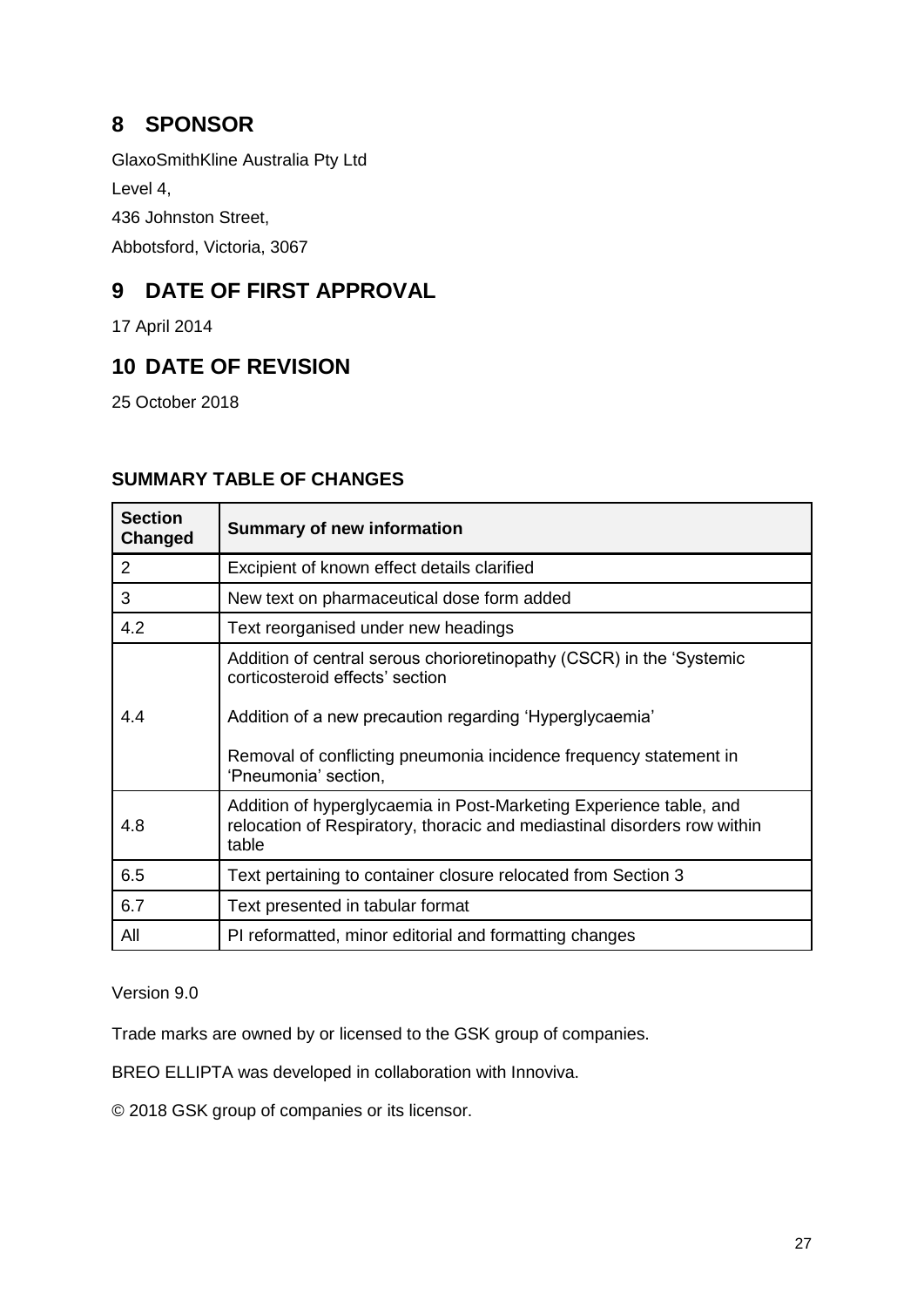## **HOW TO USE BREO ELLIPTA**

## **What is the Ellipta inhaler?**

BREO ELLIPTA is inhaled through the mouth using the Ellipta inhaler.

When you first use the Ellipta inhaler you do not need to check that it is working properly, and you do not need to prepare it for use in any special way. Just follow these step-by-step instructions.



#### **Your Ellipta inhaler carton contains:**

The inhaler is packaged in a tray. **Do not open the tray until you are ready to inhale a dose of your medicine.** When you are ready to use your inhaler, peel back the lid to open the tray. The tray contains a **desiccant** sachet, to reduce moisture. Throw this desiccant sachet away – **do not** open, eat or inhale it.



When you take the inhaler out of the sealed tray, it will be in the 'closed' position. **Do not open the inhaler until you are ready to inhale a dose of medicine.** Write the "Discard by"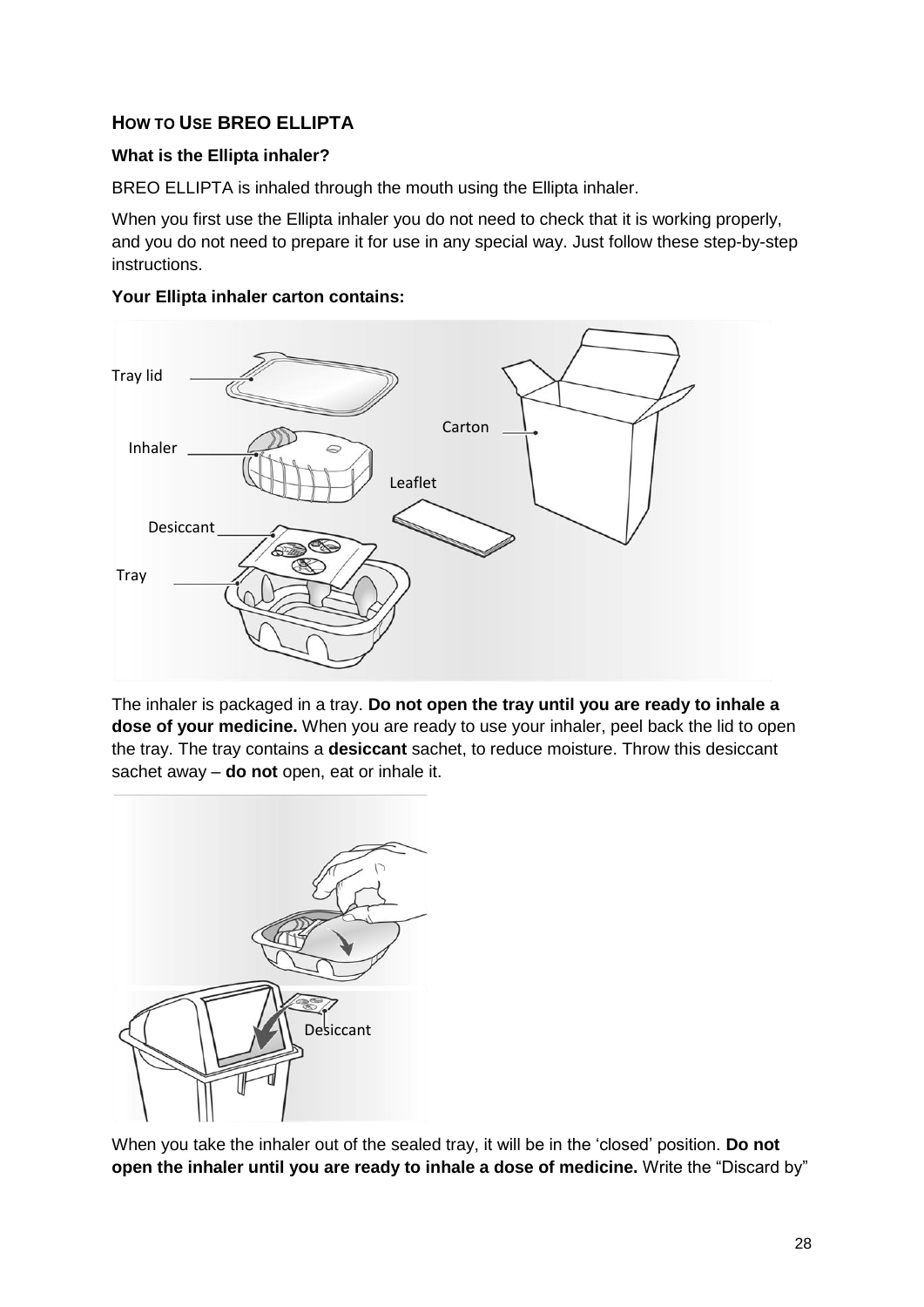date on the inhaler label in the space provided. The "Discard by" date is one month from the date you first open the tray. **After this date, the inhaler should no longer be used.**

The step-by-step instructions shown below for the 30-dose (30-day supply) Ellipta inhaler also apply to the 14-dose (14-day supply) Ellipta inhaler.

#### **Important information to read before you start**

#### **If you open and close the cover without inhaling the medicine, you will lose the dose.**

The lost dose will be securely held inside the inhaler, but it will no longer be available.

It is not possible to accidentally take extra medicine or a double dose in one inhalation.



#### **Step 1: Prepare a dose**

**Wait to open the cover until you are ready to take your dose.** 

**Do not shake the inhaler.**

• **Slide the cover down until you hear a "click".**

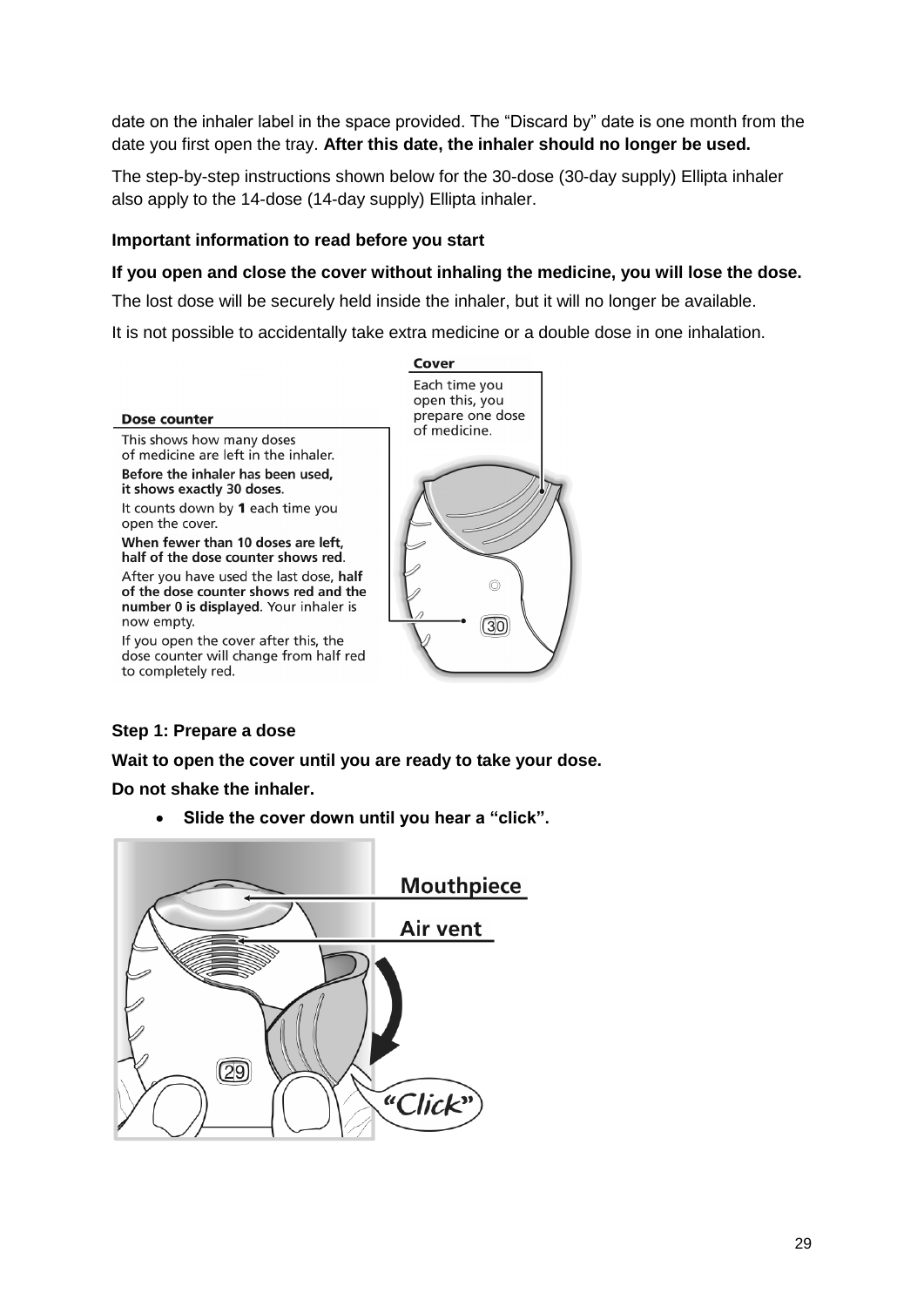Your medicine is now ready to be inhaled.

The dose counter counts down by **1** to confirm.

- **If the dose counter does not count down as you hear the "click", the inhaler will not deliver the medicine.**
	- **Take it back to your pharmacist for advice.**
- **Do not shake the inhaler at any time.**

**Step 2: Inhale your medication**

• **Whilst holding the inhaler away from your mouth, breathe out as far as is comfortable.** 

**Do not** breathe out into the inhaler.

• **Put the mouthpiece between your lips, and close your lips firmly around it. Do not** block the air vent with your fingers.



- **Take one long, steady, deep breath in. Hold this breath for about 3-4 seconds or as long as is comfortable.**
- **Remove the inhaler from your mouth.**
- **Breathe out slowly and gently away from the mouthpiece.**

### **You may not be able to taste or feel the medicine, even when you are using the inhaler correctly.**

If you want to clean the mouthpiece, use a **dry tissue, before** you close the cover.

#### **Step 3: Close the inhaler and rinse your mouth**

• **Slide the cover upwards as far as it will go, to cover the mouthpiece.**